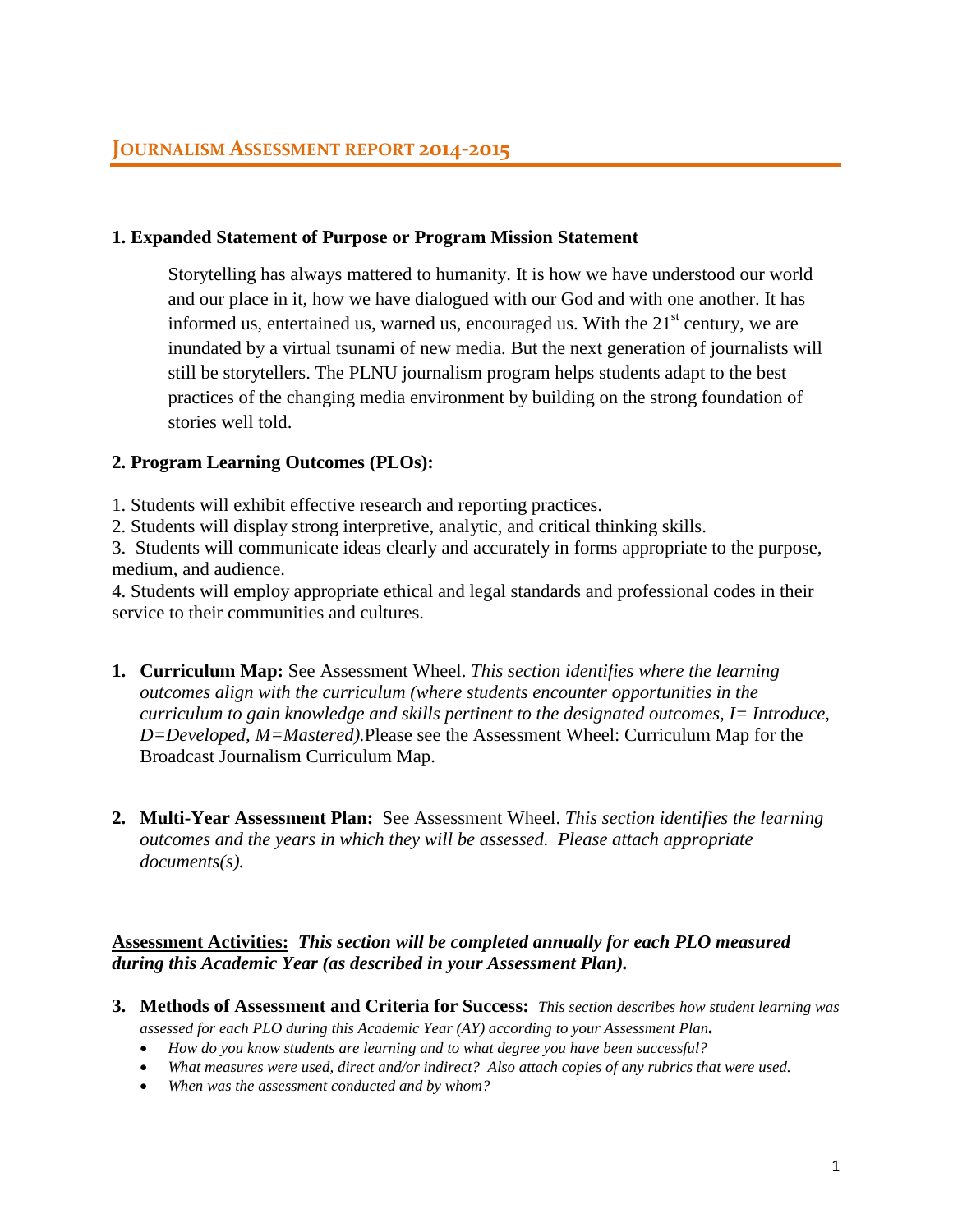- *What were the criteria for success, the performance targets selected for each learning outcome assessed this Academic Year?*
- **4. Summary of Data collected:** *This section should discuss the results of the assessment process for the designated SLO.*
	- *What information/data was collected?*
	- *How was the data analyzed?*

The courses evaluated for the 2014-2015 academic year were WRI 340 Media Ethics and Law and WRI 430 Multimedia Journalism.

### **I. Key Assignment: WRI 430 Multimedia Journalism.**

Assessment of PLO 3 (Communicate ideas clearly and accurately in forms appropriate to the purpose, medium, and audience) was achieved by having the 12 students submit various media to a blog in a culminating assignment that included all elements of media the students had learned about over the course of the semester. The assignment (see appendix 1) was graded based on an appropriate rubric (WRI430 Multimedia Final Post Rubric, see appendix 2). Criteria for Success: Score of 85%.

### *Summary of data collected*

The scores were tabulated and results analyzed.

### *WRI430 Assessment Summary*

An average score above 90% reflects exemplary knowledge. An average score of 80-89% will be considered as reflecting above average knowledge. Scores between 70-79% reflect average knowledge, a score in the 60-69% range is viewed as deficient. The students scored a mean of 93. Appendix 3 shows the results. Eleven of the twelve students meet the Criterion for Success. The outcome was met.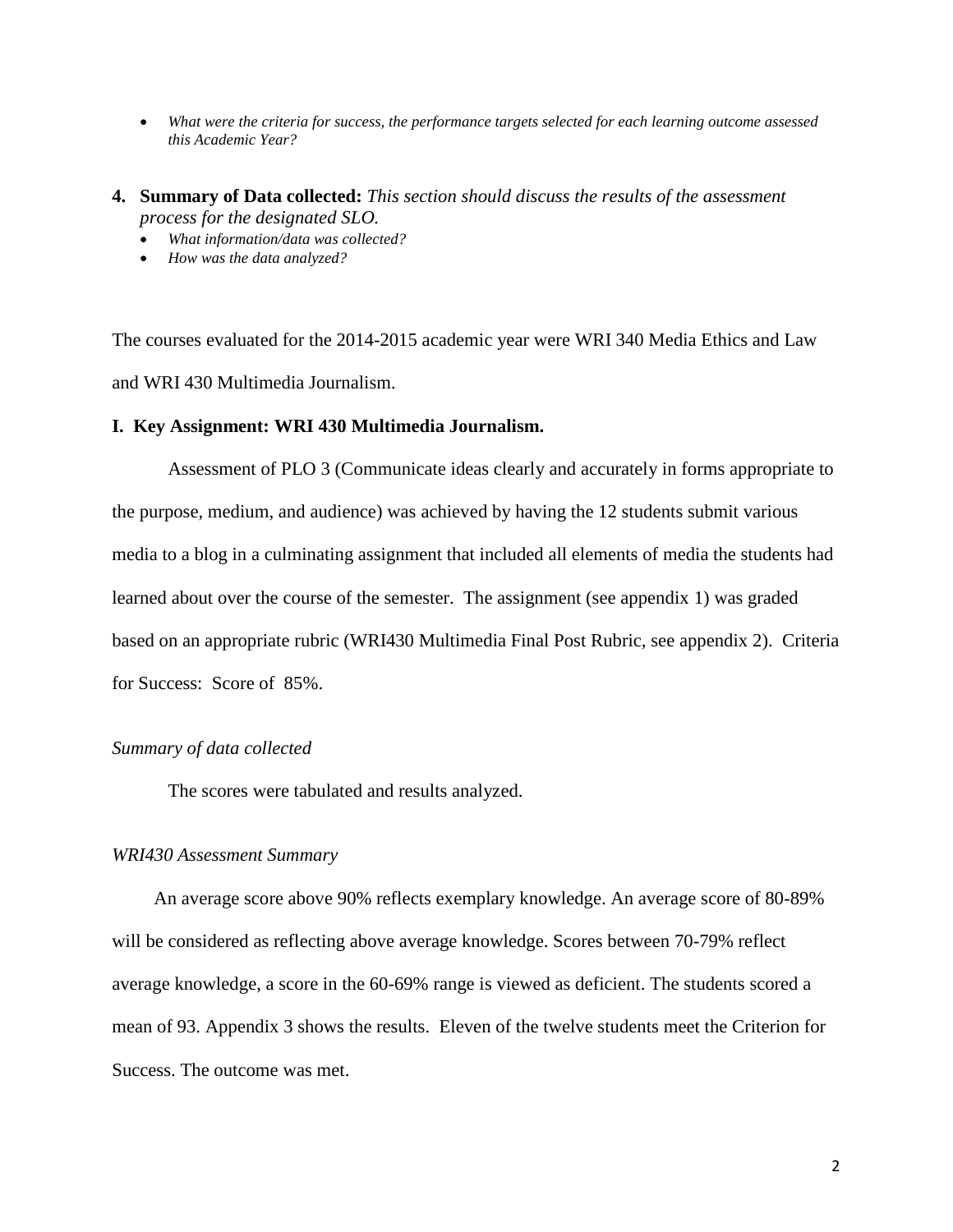### **I. Key Assignment: WRI 340 Media Ethics and Law**

Assessment of PLO 4 (Employ appropriate ethical and legal standards and professional codes in their service to the communities and cultures) was achieved by having the 11 students take an extended pretest at the beginning of the semester and a posttest which examine student knowledge of media related to the historical development, content, audiences, and function of U.S. media. The test included 100 mostly multiple choice questions covering these areas.

### *Summary of data collected*

The professor evaluated the answers of the students, comparing their answers before and after lessons on the topics.

### *WRI340 Assessment Summary*

An average score above 90% reflects exemplary knowledge. An average score of 80-89% will be considered as reflecting above average knowledge. Scores between 70-79% reflect average knowledge, a score in the 60-69% range is viewed as deficient. The students scored a mean of 75% on the pretest and 89% on the posttest. The outcome was met. Appendix 4 is a copy of the assignment while appendix 5 are the results.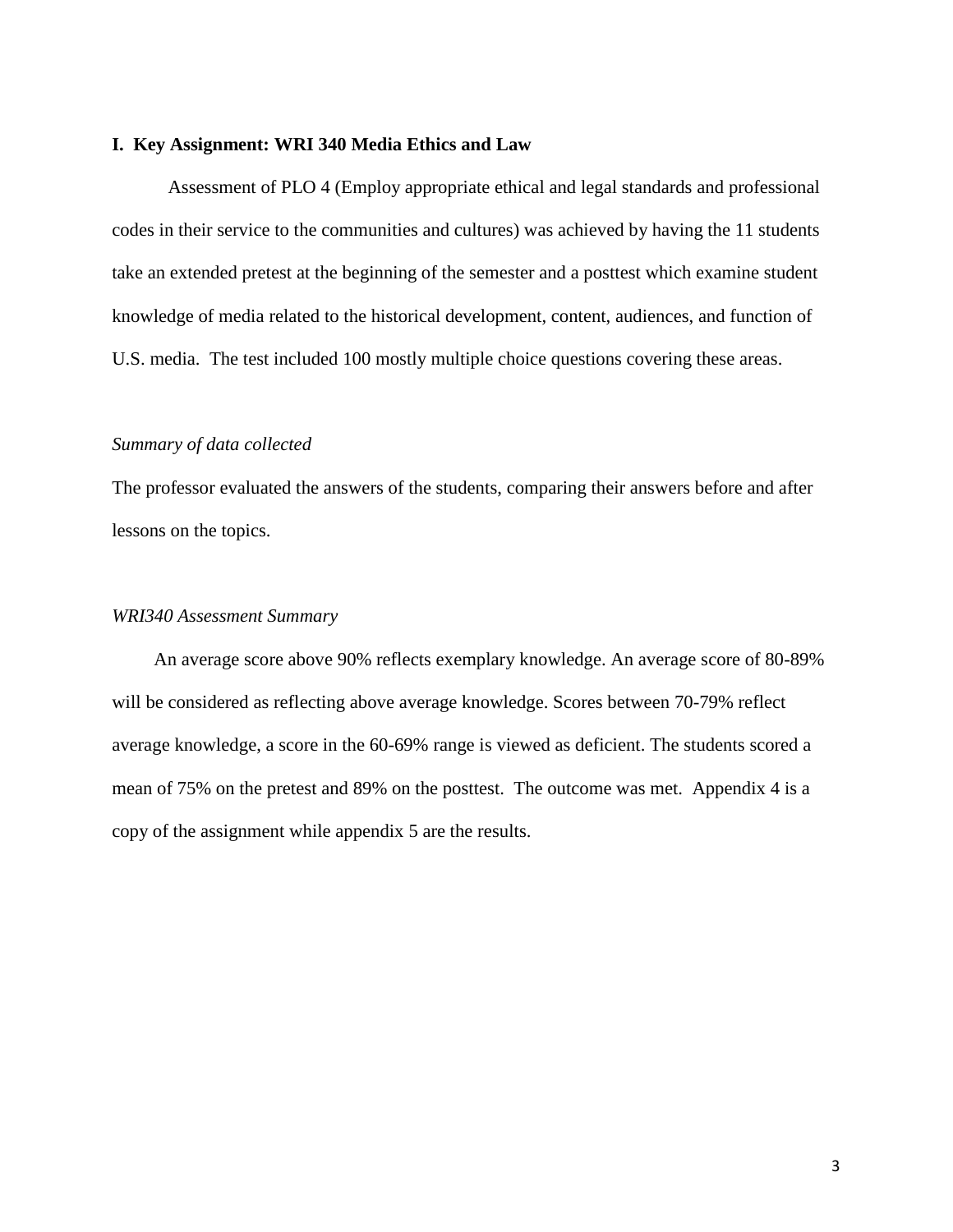**Appendix 1 - WRI 430 Key Assignment for PLO 3**

## **Final WRI430 Blog Post**

You need complete this project by the time we take our final.

**1. Post a story to your blog at least 400 words**. The post must relate to your blog topic.

**2. Include two of these elements:**

**Photo**

**Audio**

**Video**

**3. Include at least two elements from the Tech Tools site.** 

(stephengoforth.com/techtools.com)

**4. Email a script with info on your recording and editing.** It should be typed, doublespaced of *only* what you post on the blog. Also, tell me how your created your post and what tools you used.

As before, meeting the deadline and following instructions will be included in the grading. See the Final Post Rubric for a breakdown of how the project will be graded.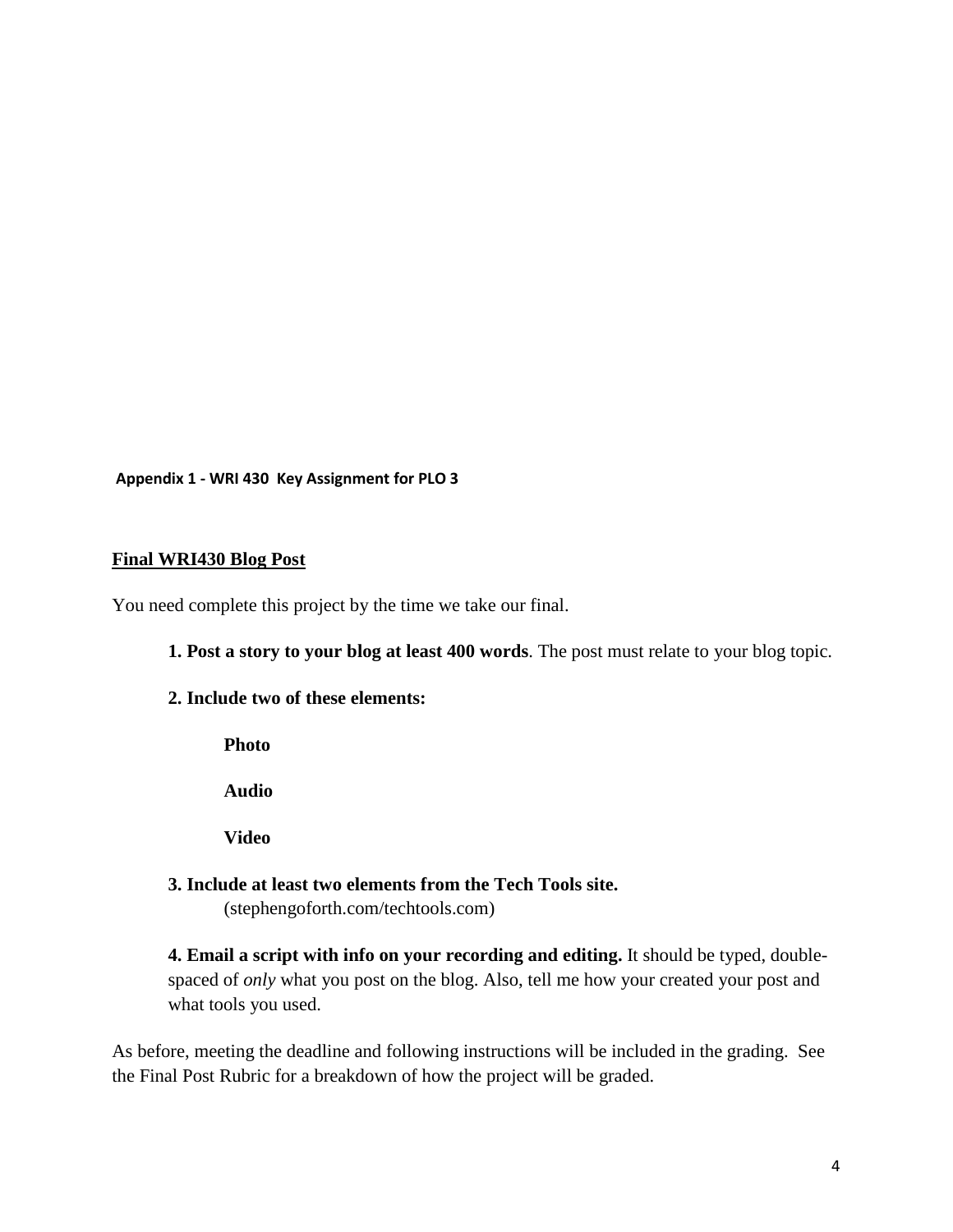# **Appendix 2 - WRI 430 – FINAL BLOG POST RUBRIC**

|                | 1 (Inadequate)                                                                                                                                                                 | 2 (Novice)                                                                                              | 3 (Good)                                                                                                                       | 4 (Excellent)                                                                                          | <b>Total</b> |
|----------------|--------------------------------------------------------------------------------------------------------------------------------------------------------------------------------|---------------------------------------------------------------------------------------------------------|--------------------------------------------------------------------------------------------------------------------------------|--------------------------------------------------------------------------------------------------------|--------------|
| <b>Writing</b> | Many errors in<br>writing, including<br>composition and<br>content. Does not<br>follow proper<br>grammatical and<br>structural rules or                                        | Script has some merit,<br>but still contains<br>errors in writing and<br>broadcast journalism<br>style. | Most of the story<br>follows correct<br>broadcast writing<br>style.                                                            | Evidences superior<br>ability in grammar,<br>structure, and<br>broadcast journalism<br>style.          |              |
| <b>PHOTOS</b>  | Photos show little<br>originality and poor<br>visual composition.                                                                                                              | The photos show an<br>attempt at originality<br>and an attempt at<br>creative composition.              | The photos show<br>originality and show<br>creative visual<br>composition.                                                     | Highly inventive with<br>excellent and creative<br>composition.                                        |              |
| Audio          | Many inconsistencies Minor audio<br>in audio levels.<br>Failure to<br>compensate for wind<br>and other<br>environmental noises placement is a<br>and dietractione Door nroblam | inconsistencies.<br>Environmental noise<br>is present, but less of<br>an issue. Mic                     | Demonstrates basic<br>audio skills. Most<br>noises and other<br>distractions are at a<br>minimum. Mic<br>placement is correct. | High quality audio<br>production. Talent<br>voice is clear. No<br>linconsistencies in<br>sound levels. |              |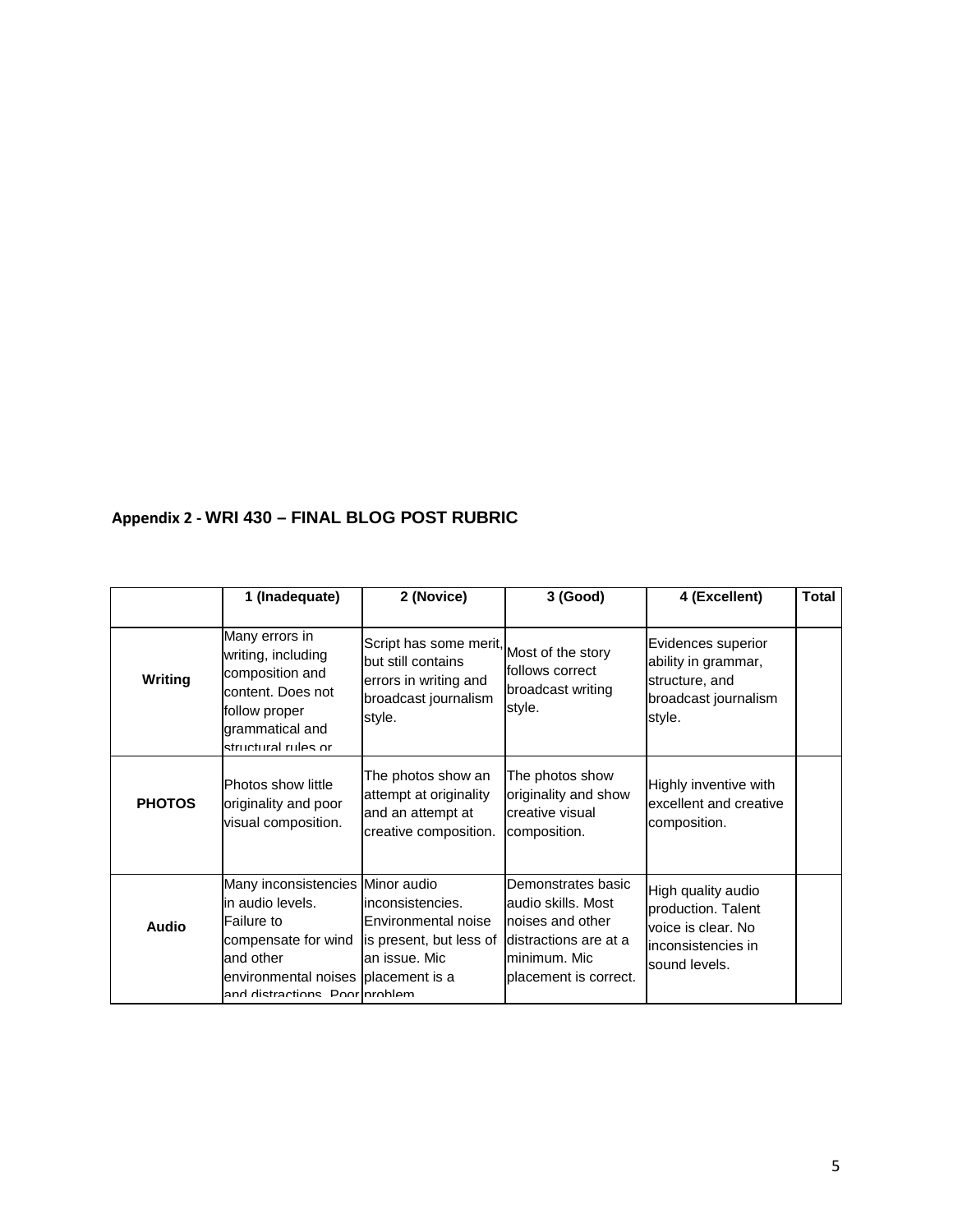|                      | Contains many errors Story contains a few |                                       | Most shots evidence     | Story evidences skillful |  |
|----------------------|-------------------------------------------|---------------------------------------|-------------------------|--------------------------|--|
|                      | in focusing, framing                      | critical problems                     | skillful camera set up  | camera set up and        |  |
| <b>Video</b>         | and camera                                | regarding the shooting and operation. |                         | operation. This          |  |
|                      | movement. Video is                        | techniques. Few uses Periodically     |                         | includes using lens and  |  |
|                      | static, with no camera of lens and camera |                                       | incorporates lens and   | camera movement to       |  |
|                      | lor lens movement                         | movement when                         | camera movement         | depict various           |  |
|                      | Little use of design                      | Some use of design                    | Smart use of design     | Effective use of design  |  |
| Data                 | principles,                               | principles, partly                    | principles, fairly      | principles, expertly     |  |
|                      | inadequately                              | illustrating the data                 | illustrating the data   | illustrating the data    |  |
| <b>Visualization</b> | illustrating the data                     | visually, adding some                 | visually, significantly | visually, creatively     |  |
|                      | visually, minimally                       | value to the overall                  | adding to the overall   | adding value to the      |  |
|                      | adding value to the                       | post.                                 | post.                   | overall post.            |  |
|                      |                                           |                                       |                         | <b>Total Points</b>      |  |
|                      |                                           |                                       |                         |                          |  |

# **Appendix 3 - WRI 430 Journalism PLO three results out of 100 possible points**

**WRI 430 Journalism PLO three results out of 100 possible points**

| <b>STUDENT</b> | <b>RESULT</b> |
|----------------|---------------|
| $\mathbf{1}$   | 95            |
| $\overline{2}$ | 98            |
| 3              | 98            |
| 4              | 91            |
| 5              | 93            |
| 6              | 70            |
| 7              | 96            |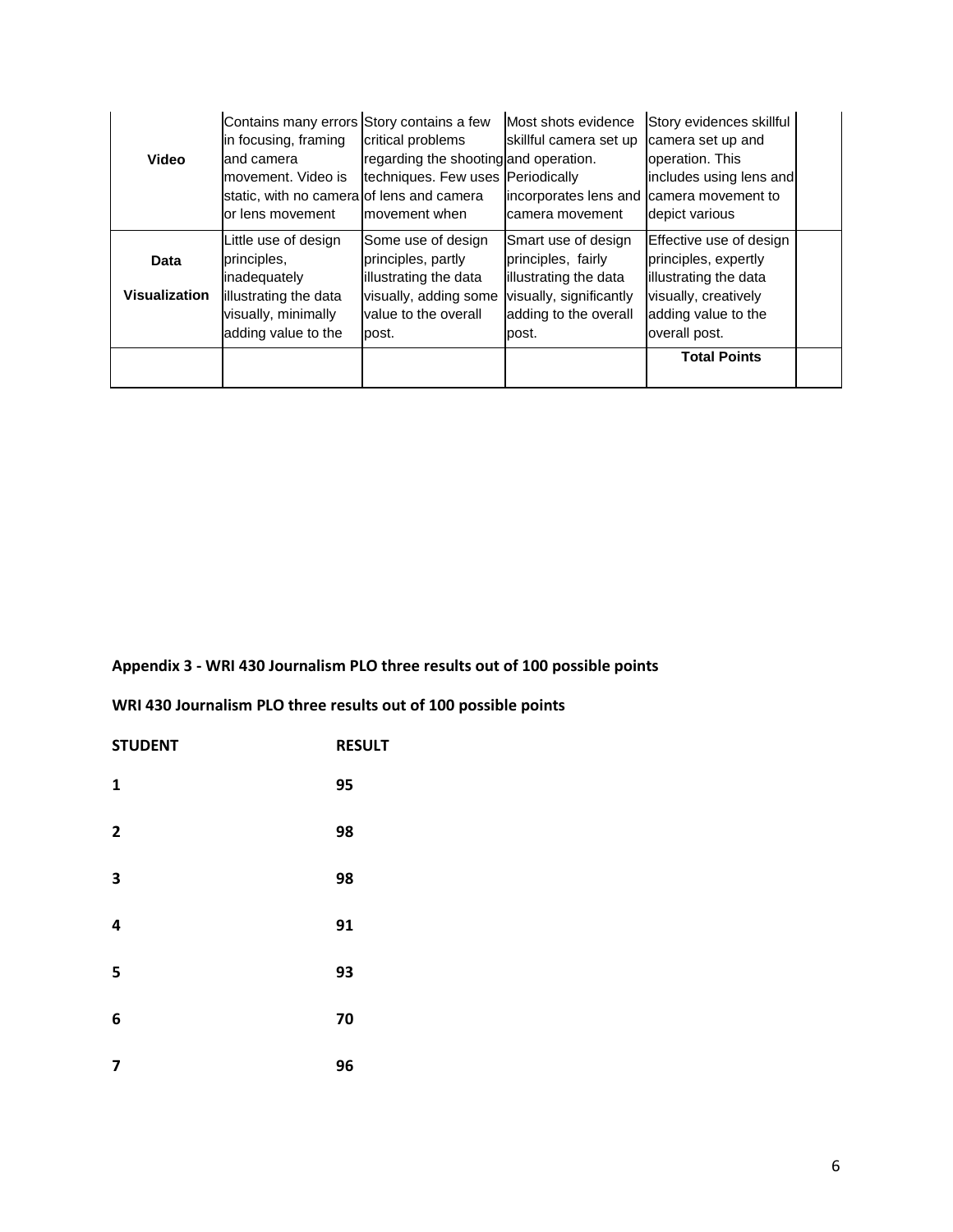| 8           | 92 |
|-------------|----|
| 9           | 89 |
| 10          | 98 |
| 11          | 98 |
| 12          | 99 |
|             |    |
| <b>Mean</b> | 93 |

**Number of students meeting**

**the Criteria for Success:**

**11**

# **Appendix 4 - BJ PLO 6 WRI340 assessment tool (pretest and a posttest)**

# **WRI340 – MEDIA ETHICS AND LAW / FALL 2014**

**NAME \_\_\_\_\_\_\_\_\_\_\_\_\_\_\_\_\_\_\_\_\_\_\_\_\_\_\_\_\_\_\_\_\_\_\_\_\_\_\_\_\_\_\_\_\_\_**

Each question is worth one point unless indicated otherwise. There could be more than one "right" answer. Look for the answer that best reflects what we discussed in class.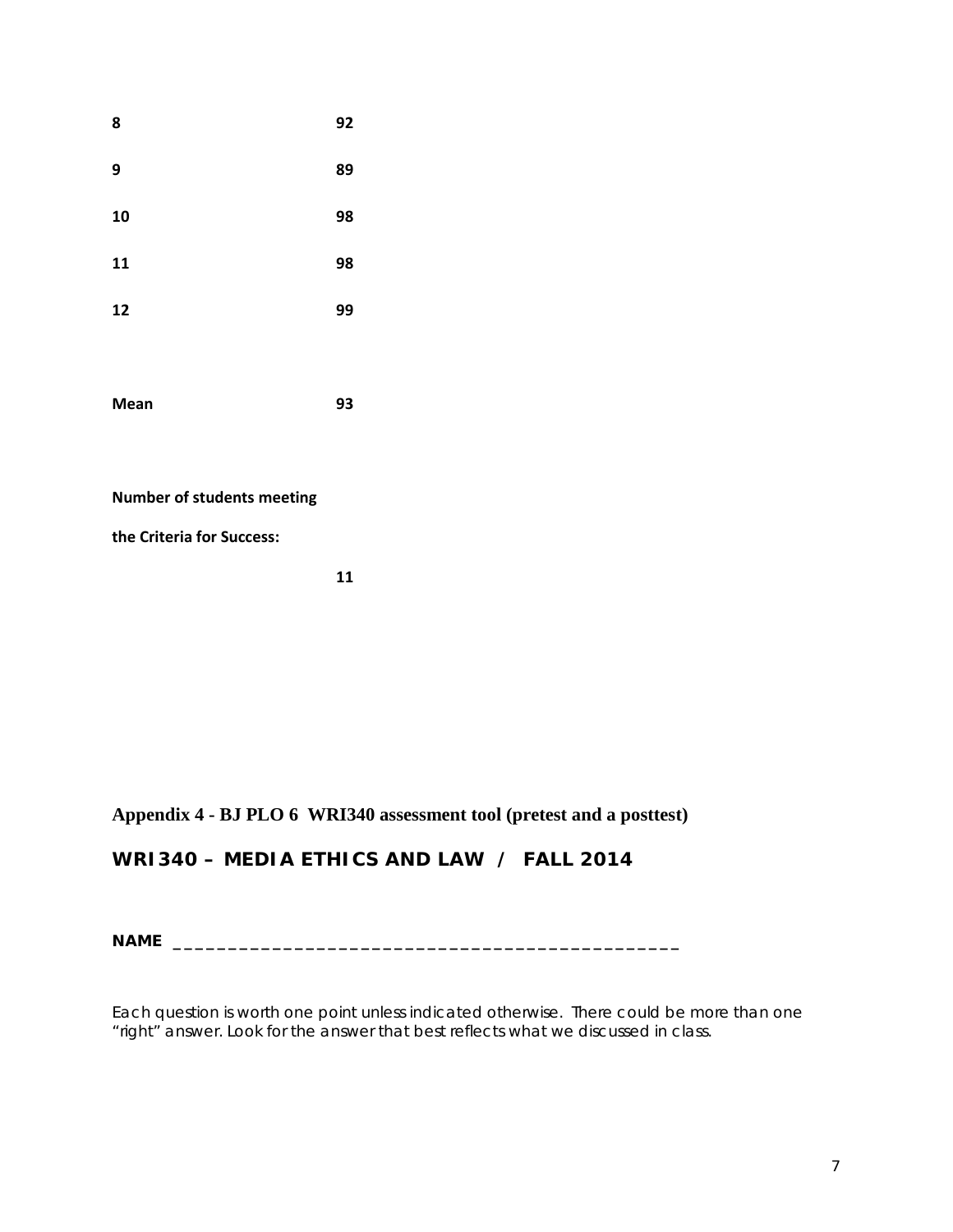1. In order to ensure college and university students get information about criminal activity on campus, Congress passes this act, requiring universities to reveal all crime reports. Campus security must maintain a log of crimes committed on campus and distribute an annual report detailing crime statistics.

- a. Digital Rights Management Act
- b. The Clery Act
- c. The Family Educational Rights and Privacy Act
- d. There is no such law
- 2. Which of the following is NOT a right protected by the First Amendment?
	- a. Press
	- b. Speech
	- c. Privacy
	- d. Petition
- 3. Speech Codes are extra limits to free speech imposed by colleges.
	- a. True
	- b. False
- 4. The First Amendment gives reporters:
	- a. special rights not given to average citizen such as the right to withhold
	- the identity of a source to whom the reporter promised confidentiality
	- b. no special rights
	- c. it is unclear
	- d. none of the above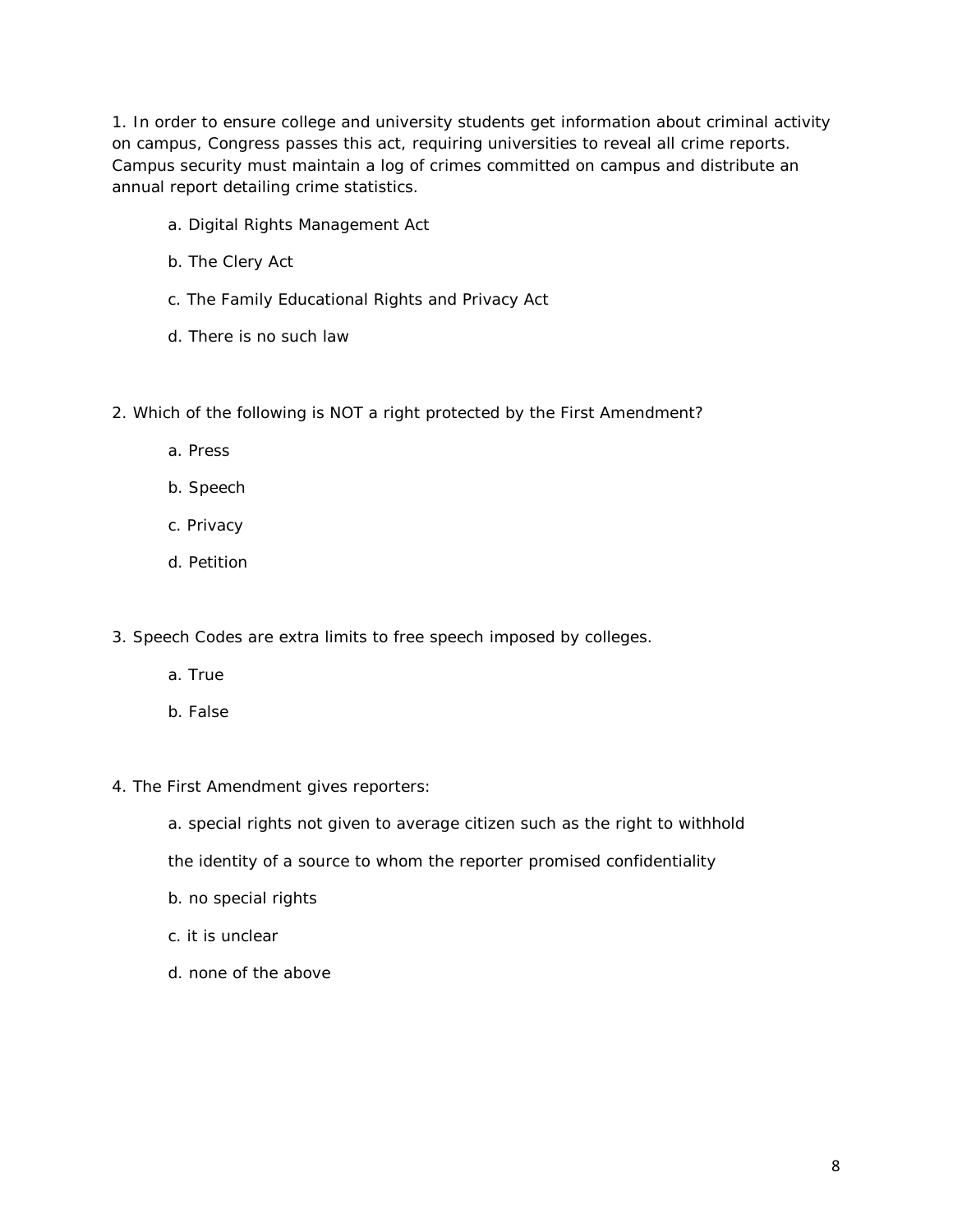5. If a movie star dies, CNN will not have to get permission from the copyright owner to air short segments of a recent film featuring the actor because of:

- a. public domain
- b. fair use
- c. copyright licensing
- d. prior permission agreements

6. Identifying and granting ownership of a given piece of expression, \_\_\_\_\_ is designed to protect the creator's financial interest in that expression.

- a. public domain
- b. fair use
- c. copyright
- d. ascertainment

7. This allows commentators to criticize films without fear it will led to claims of libel or slander.

- a. truth
- b. privilege
- c. fair comment
- d. due cause
- e. a press ID

8. This is the legal term indicating the press can report comments of a speaker or witness at a public event without fear it will led to claims of libel or slander.

- a. truth
- b. privilege
- c. fair comment
- d. due cause
- e. a press ID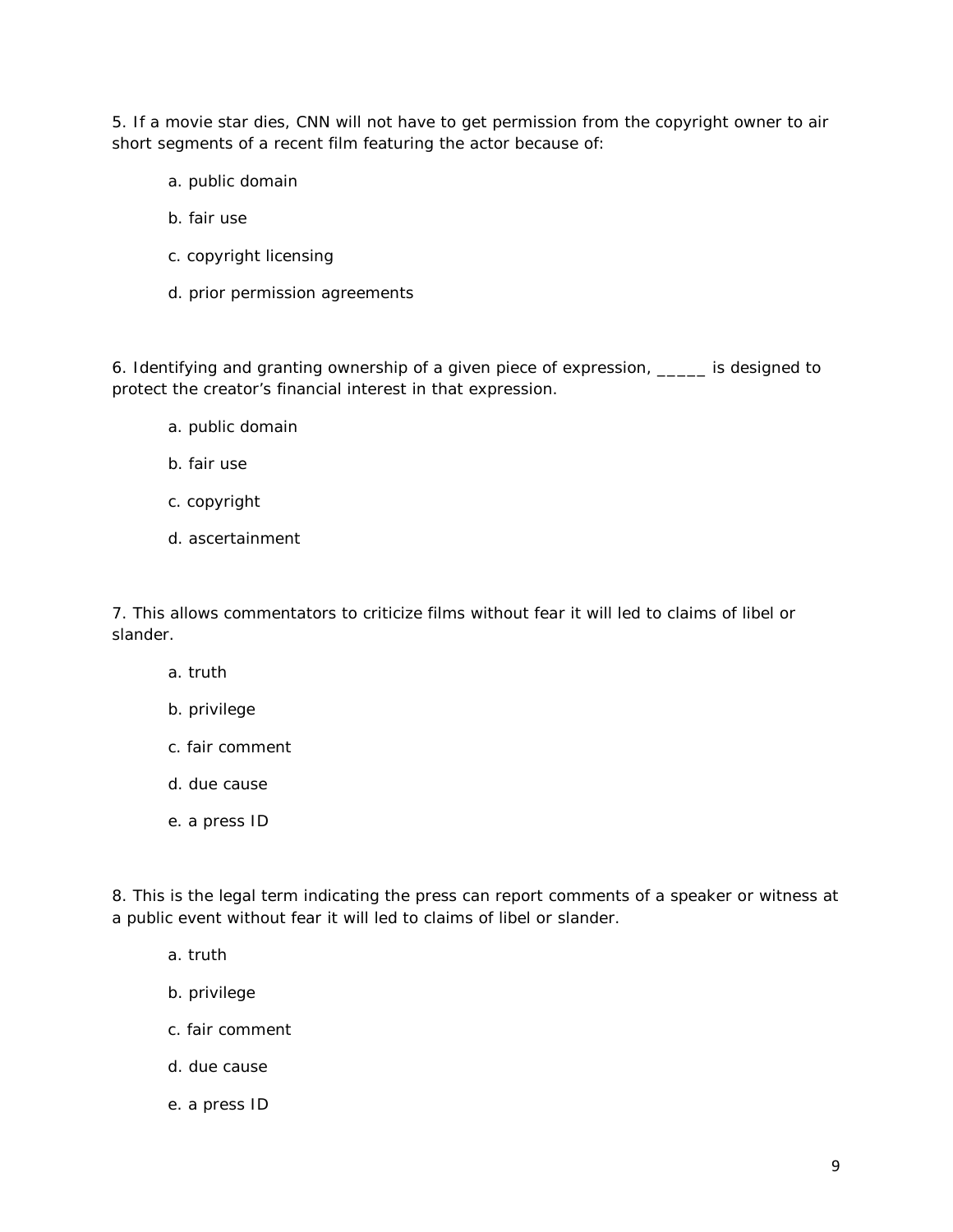9. When a media outlet distributes content with knowledge of its falsity or a reckless disregard for the truth, it has acted with:

- a. prior restraint
- b. due cause
- c. lack of privilege
- d. prior review
- e. actual malice

10. The power of the government to prevent the publication or broadcast of expression is called:

- a. prior restraint
- b. actual malice
- c. prior review
- d. lack of privilege

11. The false and malicious publication of material that damages a person's reputation (typically applied to PRINT media) is:

- a. Slander
- b. libel
- c. privilege
- d. fair comment

12. According to the FCC, language or material that depicts sexual or excretory activities in a way that is offensive to contemporary community standards is:

- a. obscene
- b. pornographic
- c. offensive
- d. indecent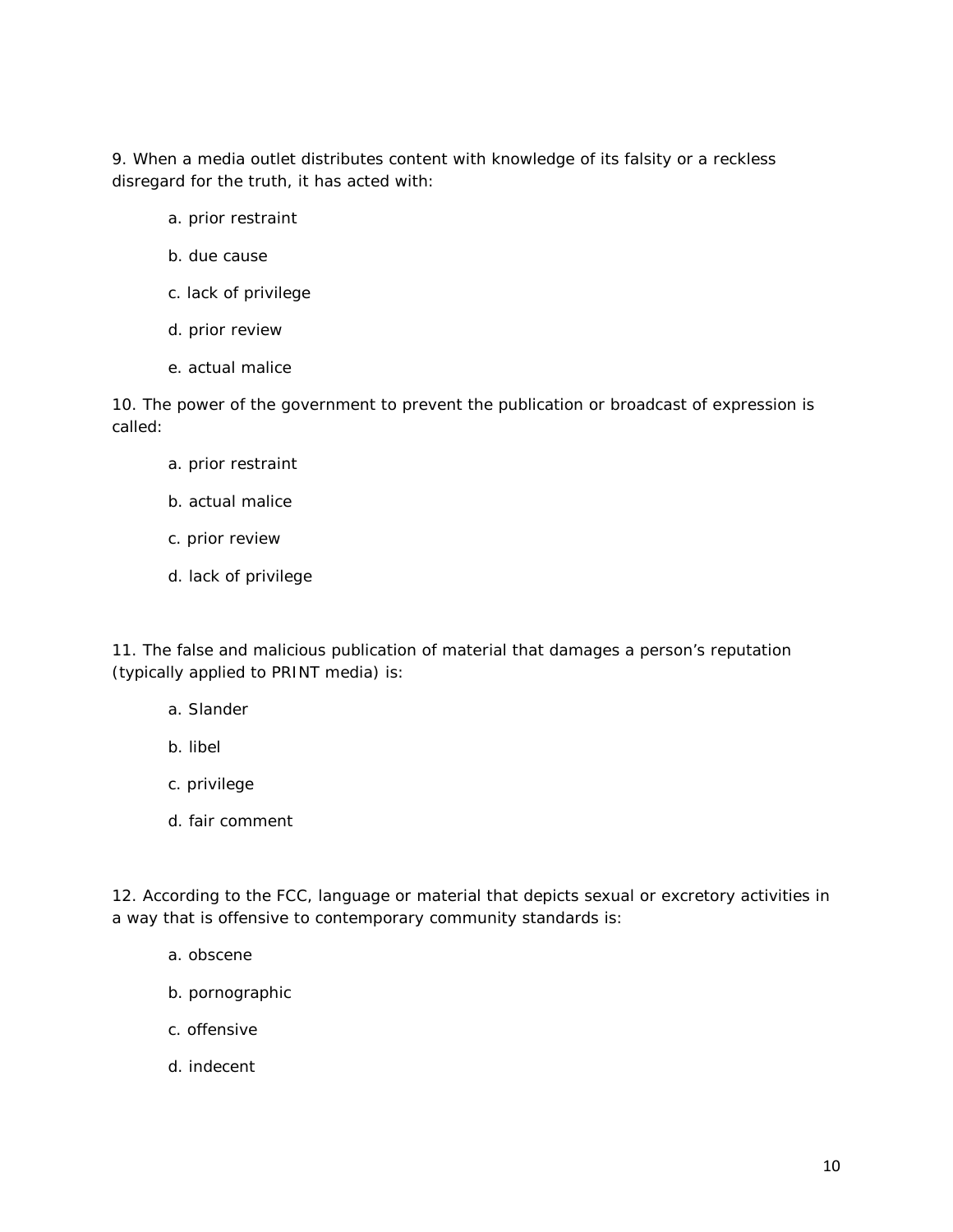13. A FOIA  $is:$ 

- a. A banned book
- b. Something you file with the government to obtain information
- c. An online newsgathering service
- d. Requires broadcasters to determine the nature of their audiences interests,

convenience, and necessity.

14. Concerned that not all broadcast content is suitable for all audiences, the FCC developed the concept of \_\_\_\_\_\_\_\_\_\_\_, times of the broadcast day (typically 10:00 p.m. to 6:00 a.m.) when children are not likely to be in the listening or viewing audience.

- a. ascertainment
- b. the traffic cop
- c. safe harbor
- d. the seven dirty words you can never say on television

15. Obscenity is protected by the constitution.

- a. True
- b. False

16. Pornography is protected by the constitution.

- a. True
- b. False

### 17. Copyright laws on the Internet fall under:

- a. digital rights management
- b. public domain
- c. ASCAP
- d. ascertainment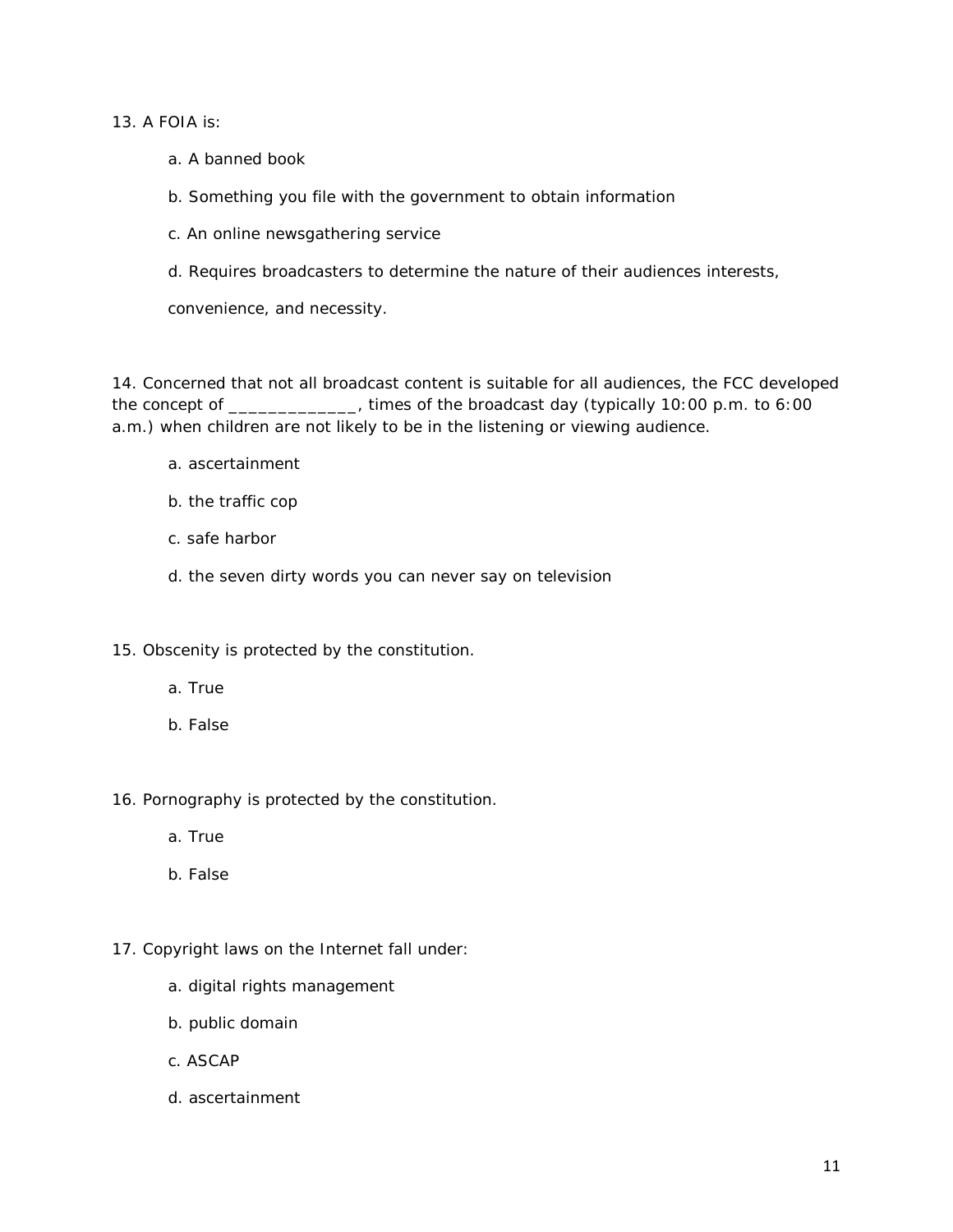18-20. Indicate which three of these six things in a news story WOULD be considered libelous, if false (and yes, the courts have ruled specifically on these issues in past cases):

- 1. calling a lawyer a crook
- 2. calling a women a call girl
- 3. calling a TV show contestant a local loser, chicken butt or big skank
- 4. saying a politician has ties to the mafia
- 5. bitch or SOB
- 6. describing someone as a menace
- 21. Why was the maker of the Hope Poster sued by Associated Press?

22. Stacks of the campus newspapers are taken out of racks because the issue contains a critical article about the school's president. What two kinds of crime is this?

23. When *public* college administrators have tried to shut down or take over a student newspaper because it makes too many errors or produces poor quality stories, this is what the courts have said—and why.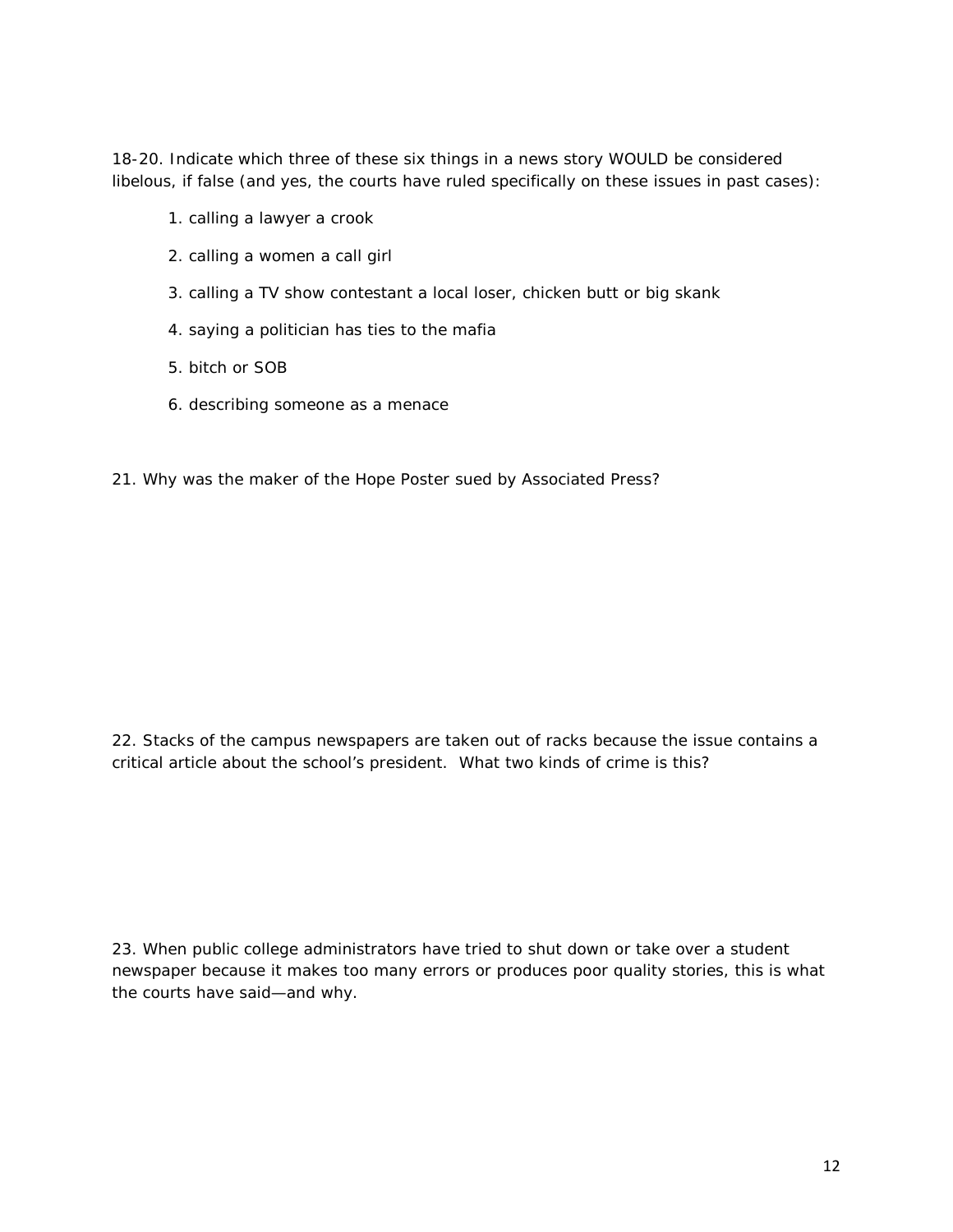24. If a news outlet offers an outrageous report, gets sued but claims it was just a joke, only satire, the courts will ask *this* question to determine whether the new organization has committed libel.

25. This is the *oral or spoken* defamation of a person's character.

26. When the copyright has expired for material, it can be used without permission because it falls under this legal designation.

27. What is the *full name* of the federal agency that regulates broadcasting.

28. Name one of the three major music licensing companies.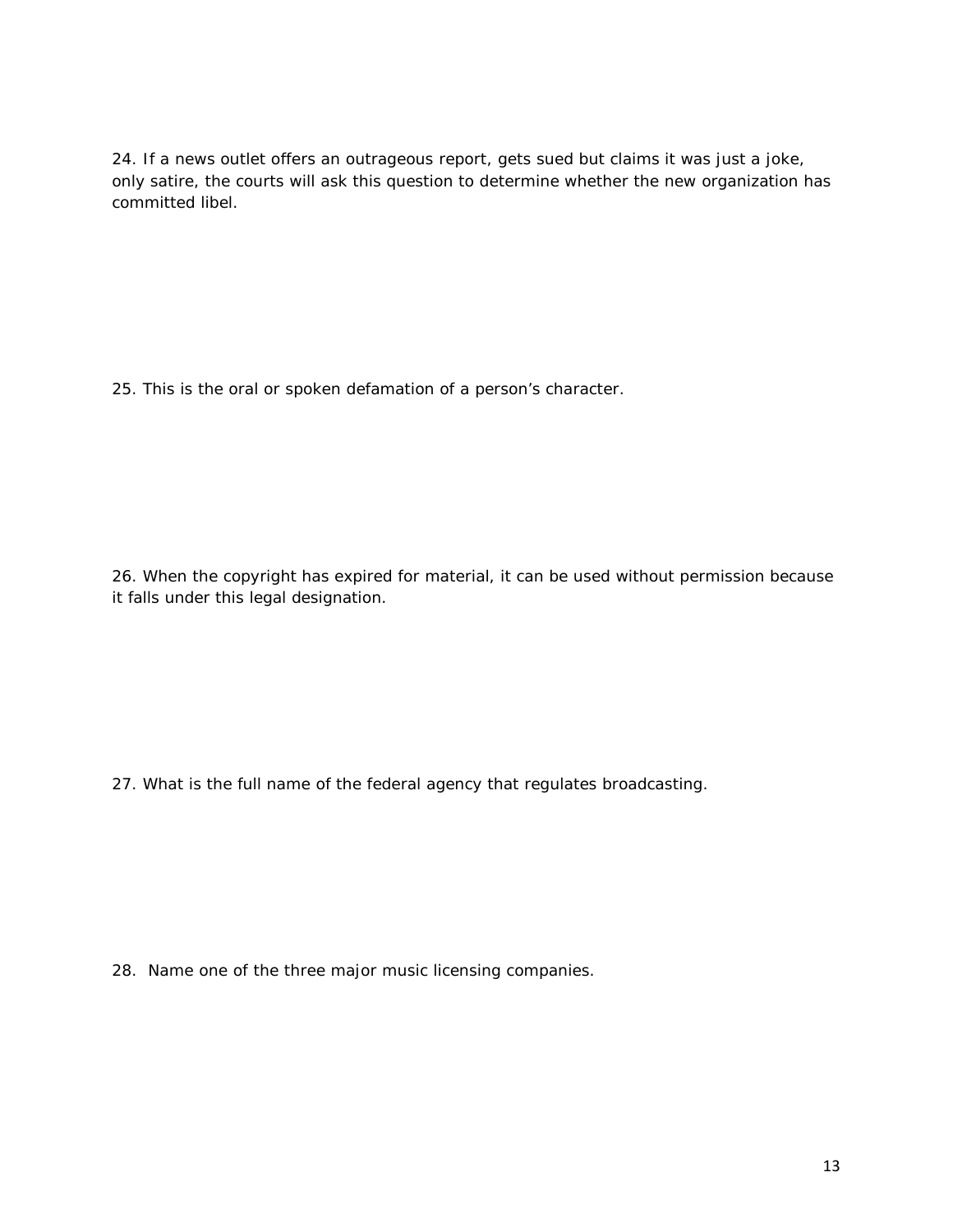29. A news report is protected from libel and slander even if it damages someone's reputation provided that *this* is the case.

30. A television story about child molesters may show people walking down the street. If the voice-over implies the people shown are involved in some criminal activity, even by accident, this could be considered an example of what legal concept?

31. This is the use of material on-the-air for secret pay For instance, a DJ is getting paid to play certain songs and the radio station's management is unaware of the arrangement.

32. This is the on-the-air promotion of goods or services by a TV or radio station in which someone controlling the broadcast material has an undisclosed financial interest.

33. Give an example of unprotected speech.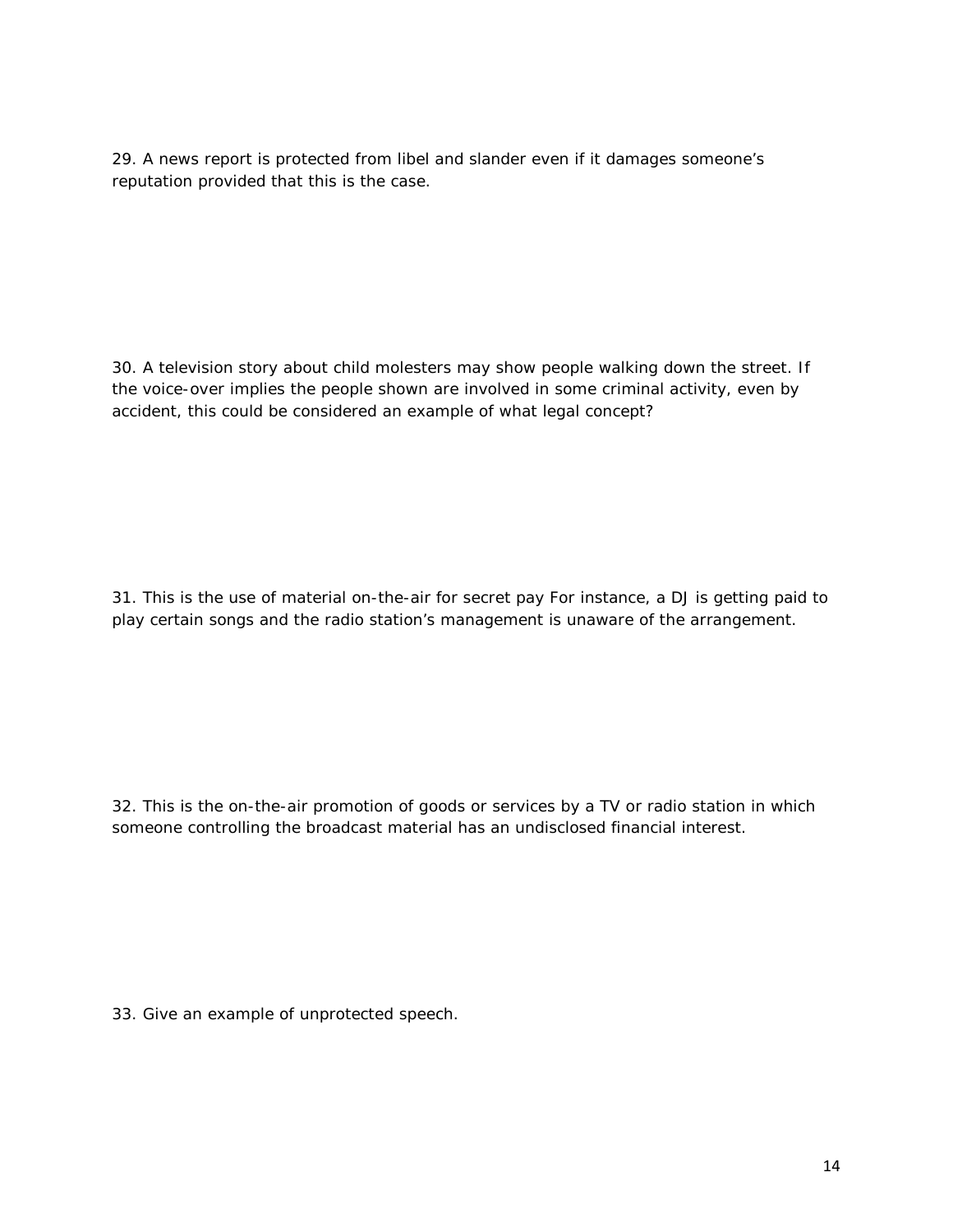34. What's the difference between a public figure and a private figure, when it comes to the issue of libel?

35. In your view, who qualifies as a journalist?

36-44. Arrange these steps in the judicial process in their correct order. Put "1" beside what takes place first and so forth.

\_\_\_\_\_\_\_ Sentencing

\_\_\_\_\_\_\_\_\_\_ Trial/adjudication of guilt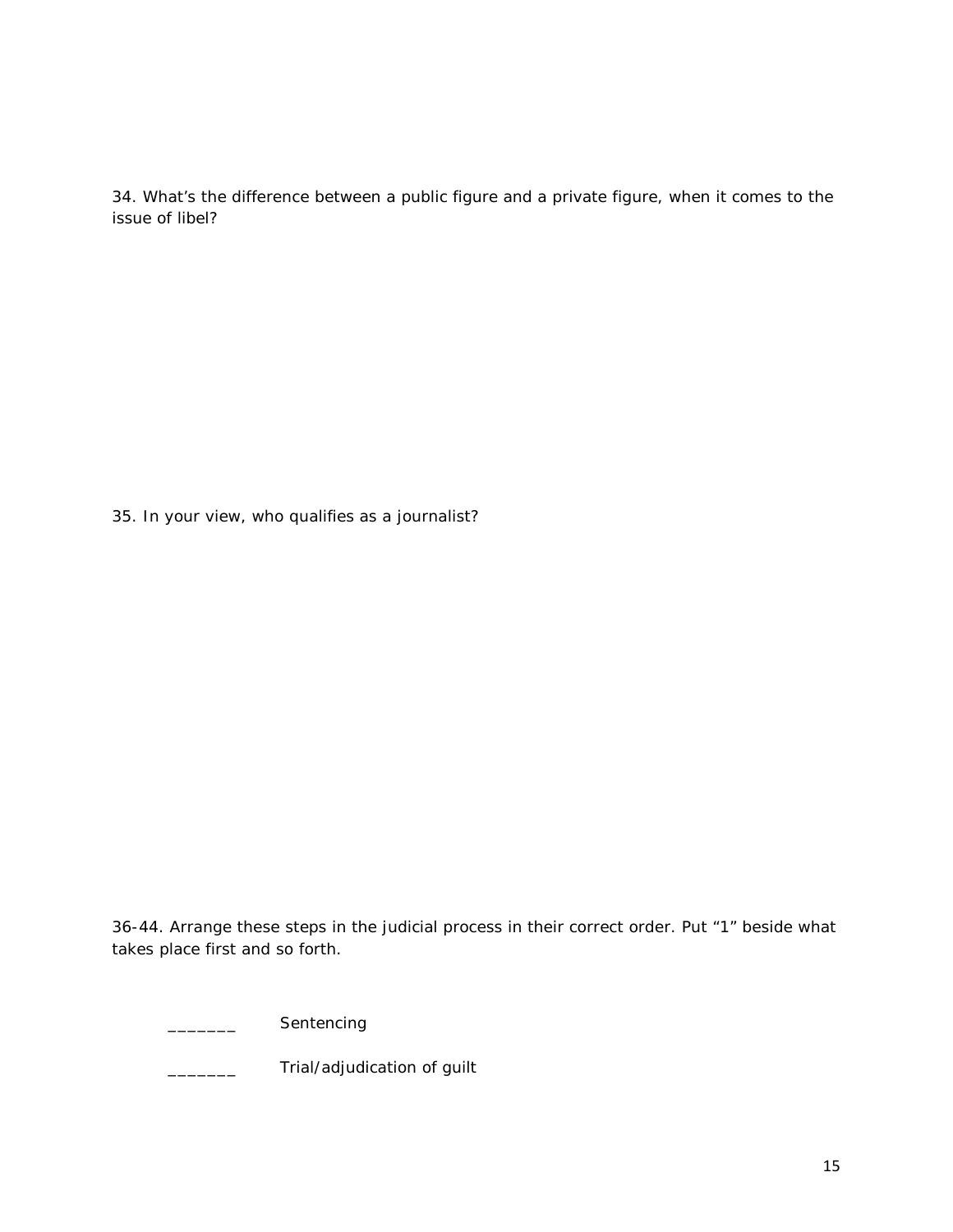| Arrest          |
|-----------------|
| Appeals         |
| Plea bargaining |
| Arraignment     |

45. The New York Times forbids reporters to participate in the practice of 'quote approval.' What is "quote approval'?

46. What is one way quote approval could get a journalist in legal trouble?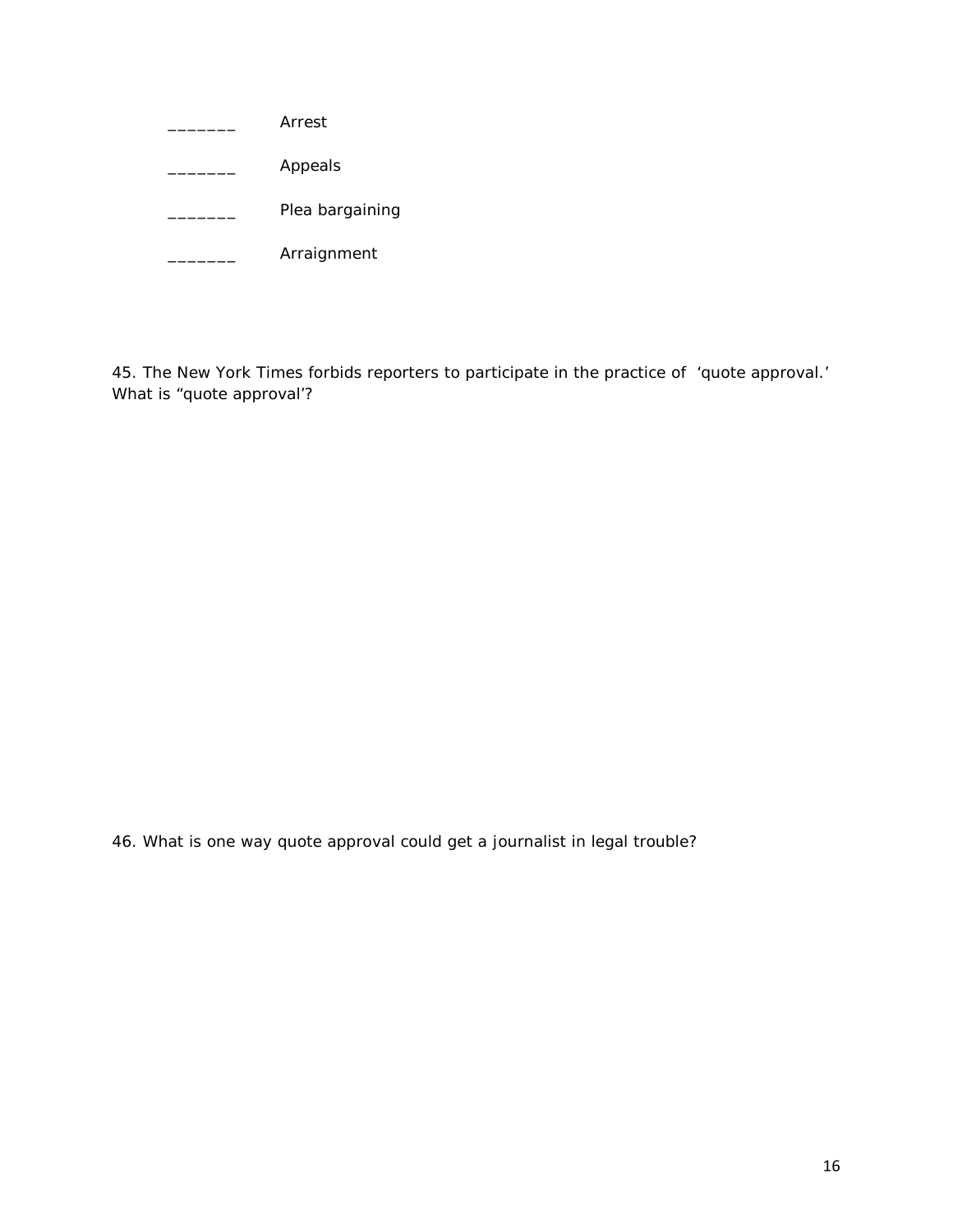47. Like the public, journalists aren't allowed in a crime or disaster scene without approval of law enforcement. However, there is an exception in California. What is it?

48. Someone tells a journalist he or she can get illegally obtained information for an important news story. Would encouraging it to happen be considered "crossing the line" by the courts?

- a. Yes
- b. No

49. A TV reporter and cameraman is recording an interview in public and they inadvertently pick up a nearby conversation on the tape. One of the parties in that conversation sues the TV for invasion of privacy, claiming the TV station did not obtain his permission before recording him. What question will the California courts ask to determine whether this really is an invasion of privacy.

| 50. Is it legal for a journalist to enter a private residence          | YES  | NO. |  |
|------------------------------------------------------------------------|------|-----|--|
| as long as the police say it is all right?                             |      |     |  |
|                                                                        |      |     |  |
| 51. Is it legal to go through someone's trash for a news story? YES NO |      |     |  |
|                                                                        |      |     |  |
| 52. Is it legal for a news organization to record and                  | YES  | NO. |  |
| rebroadcast emergency traffic from a police scanner?                   |      |     |  |
|                                                                        |      |     |  |
| 53. Is it legal to for a journalist to enter a condo when the          | YES. | NO. |  |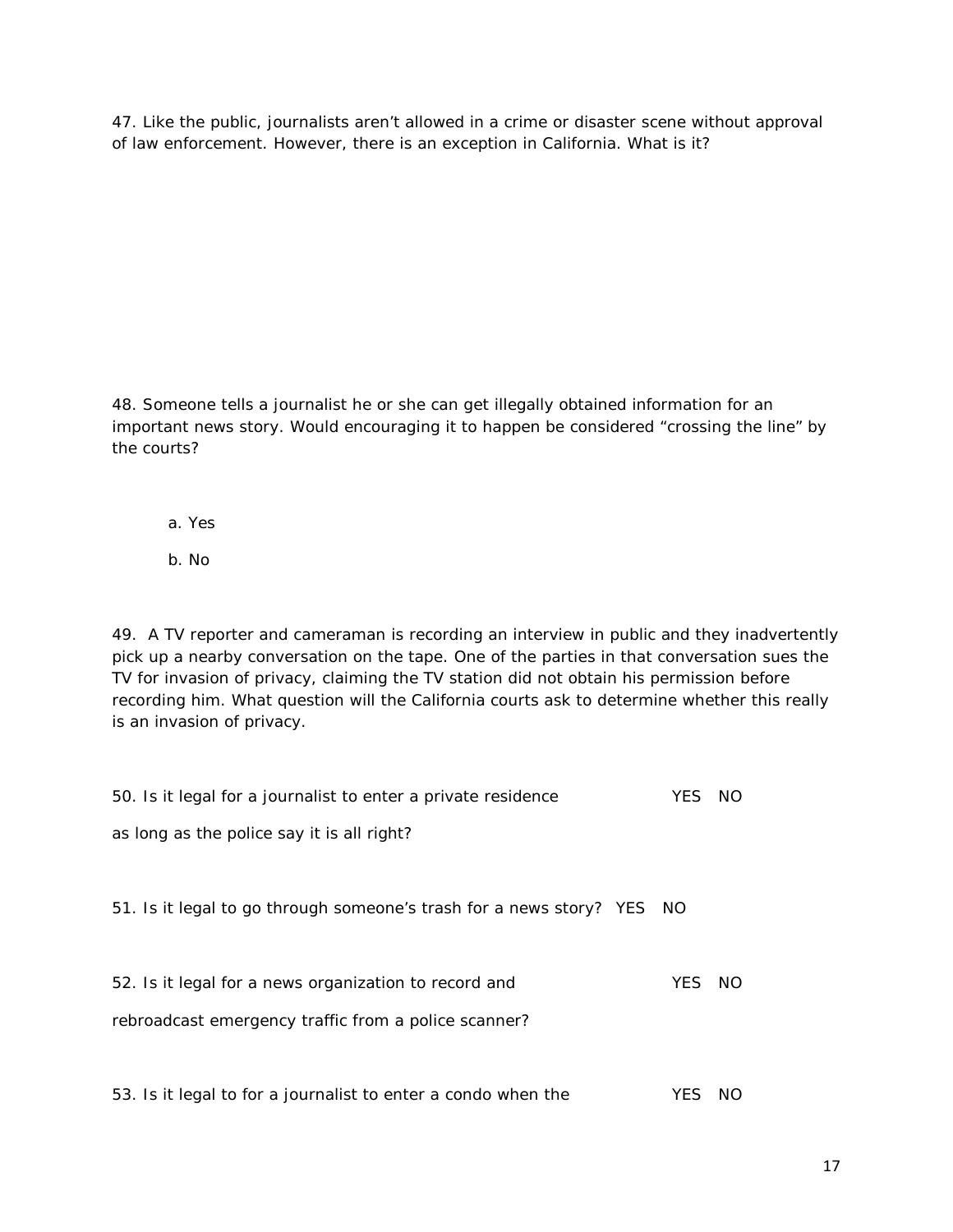renter is absent, as long as the landlord says it is all right?

54. Is it a violation of the First Amendment for a police officer YES NO to take a protester's sign on a public sidewalk?

55. It is a violation of the First Amendment for some irate The State YES NO

passerby to seize the sign?

56. It was September 1975 and Gerald Ford was President. As Ford left a San Francisco hotel after addressing a conference, a woman named Sara Jane Moore pulled out a gun and aimed it at the President. Billy Sipple, who just happened to be there, saw the gun and grabbed her hand just as she squeezed the trigger. He affected her aim just enough to cause the bullet to miss Ford and ricochet, hitting a taxi driver (who survived). The media declared Sipple a hero. A San Francisco Chronicle columnist outed Sipple in hopes of changing the public's mind about gay stereotypes. Sipple sued the Chronicle for invasion of privacy, along with seven named newspapers for publishing the disclosures.

How did the courts rule?

For 57-60, indicate whether the follow statements about the campus crime log and yearly crime report is true or false.

57. The rules apply to public but not private colleges.

a. True

b. False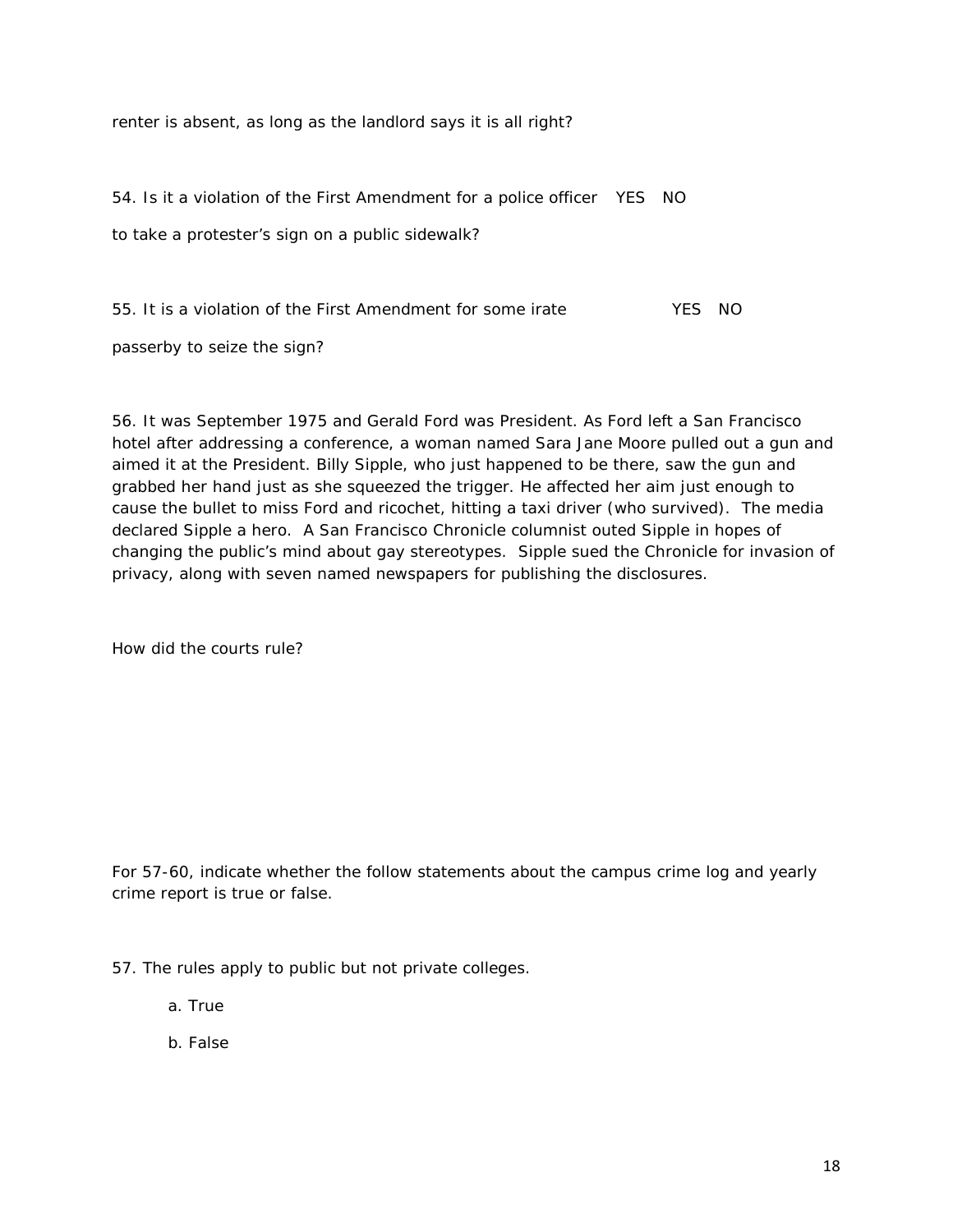58. The crime log for the most recent 60 days must be available to the public during normal business hours.

- a. True
- b. False

59. The crime log must include the nature, date, time and general location of each crime.

- a. True
- b. False

60. The yearly crime report is due by the end of each calendar year.

- a. True
- b. False

61. You are at a press conference of the Vice President of the U.S. and you are in a place where you are not supposed to be standing. You are told by the VP's people to erase the photos you have taken. If you decide not to comply, what law will you base your argument on?

62. If you know prosecutors have charged someone with a serious crime, why is it significant to offer the accused person a chance to respond?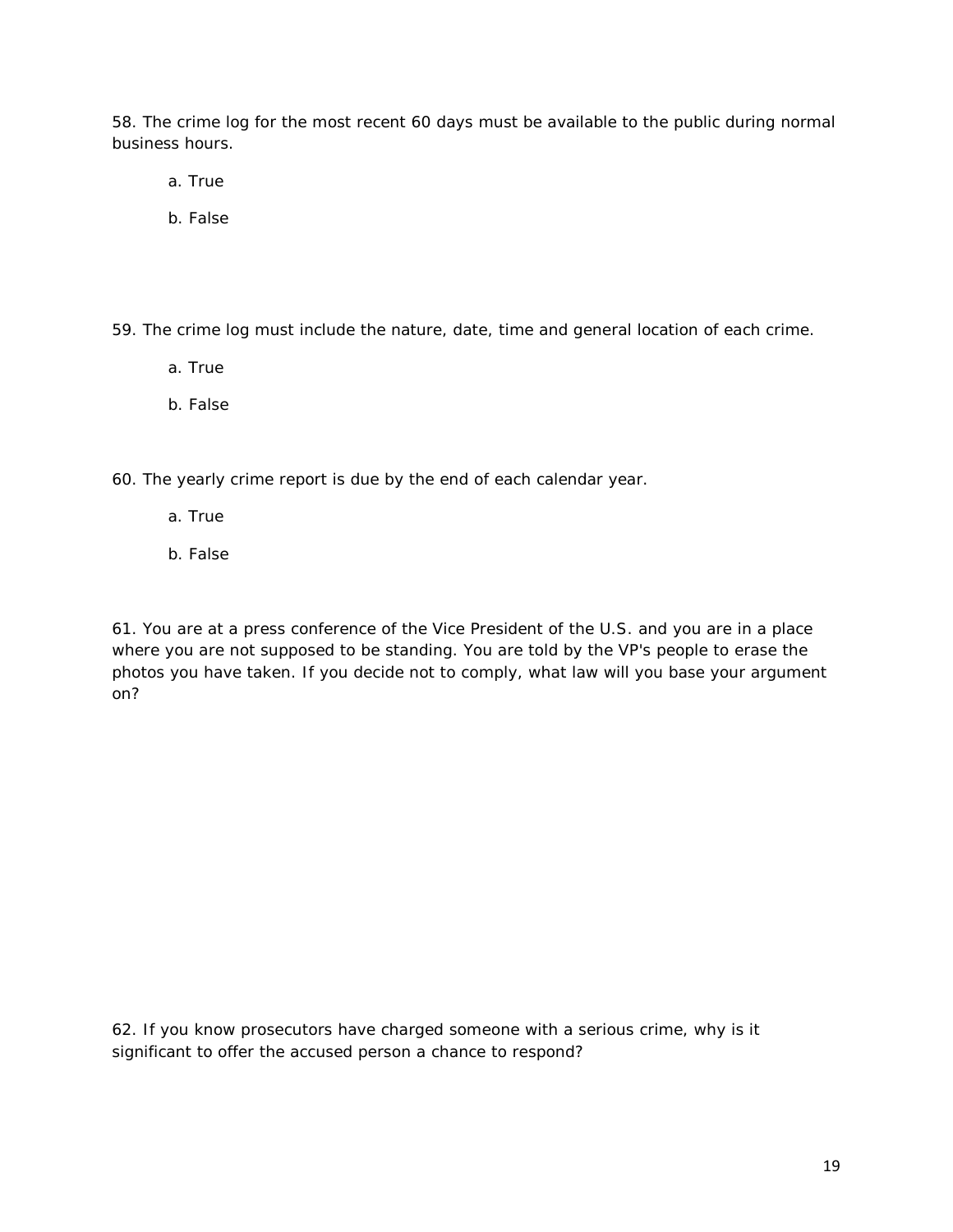63. The FCC requires all radio and TV stations to have their "public files" available to the public during business hours. One of these files is the Quarterly Needs file. What goes in this file?

64. xx

65. Is undercover reporting legal in the United States?

66. Do you think it *should* be legal? Why?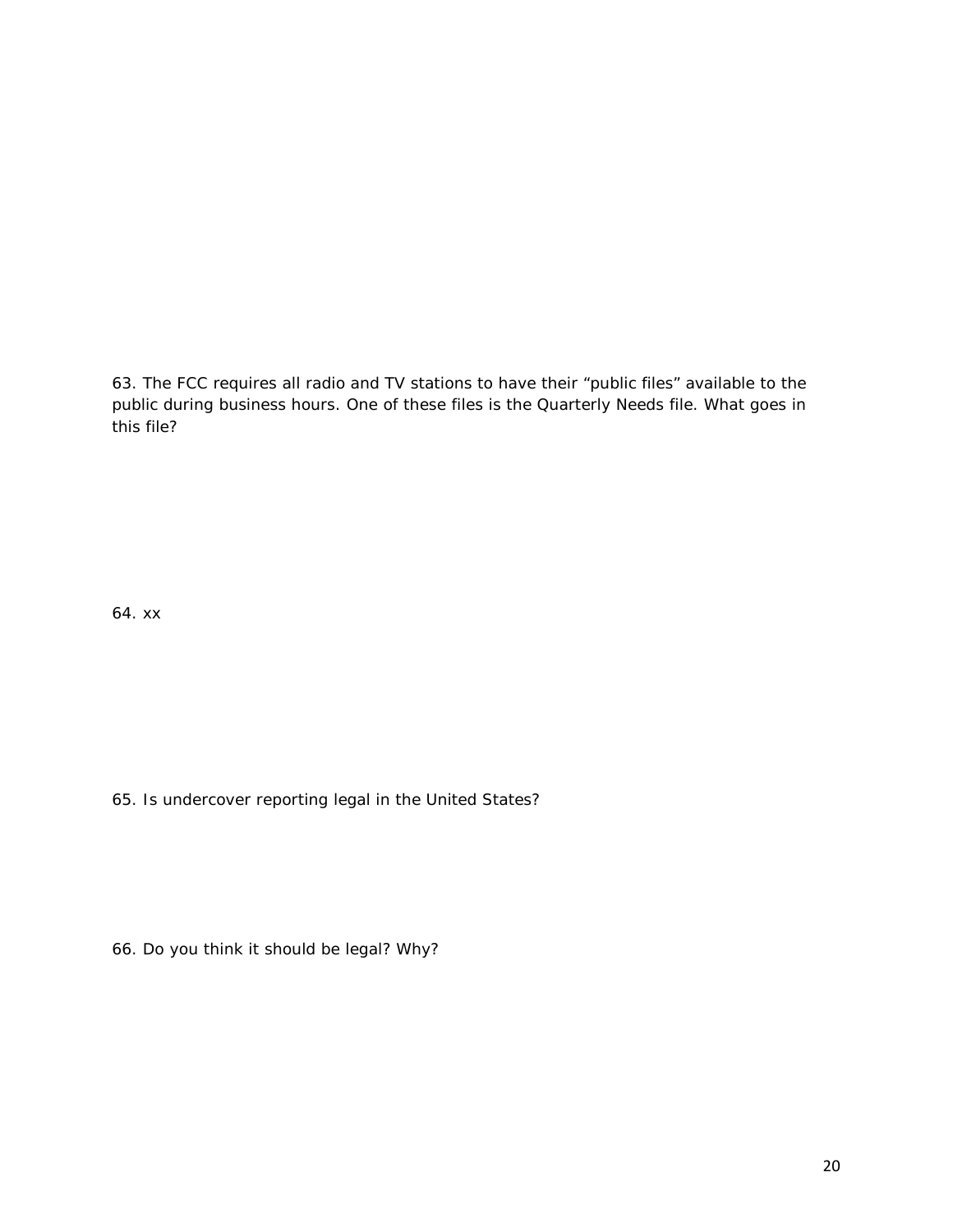67. Is it ever right for journalists to be deceptive when working on a story and if so, under what conditions?

68. xxx

69. What is the key question the courts will consider related to trademark infringement?

70. What is DRM?

71. Which involves threats or violence? Theft, burglary, or robbery?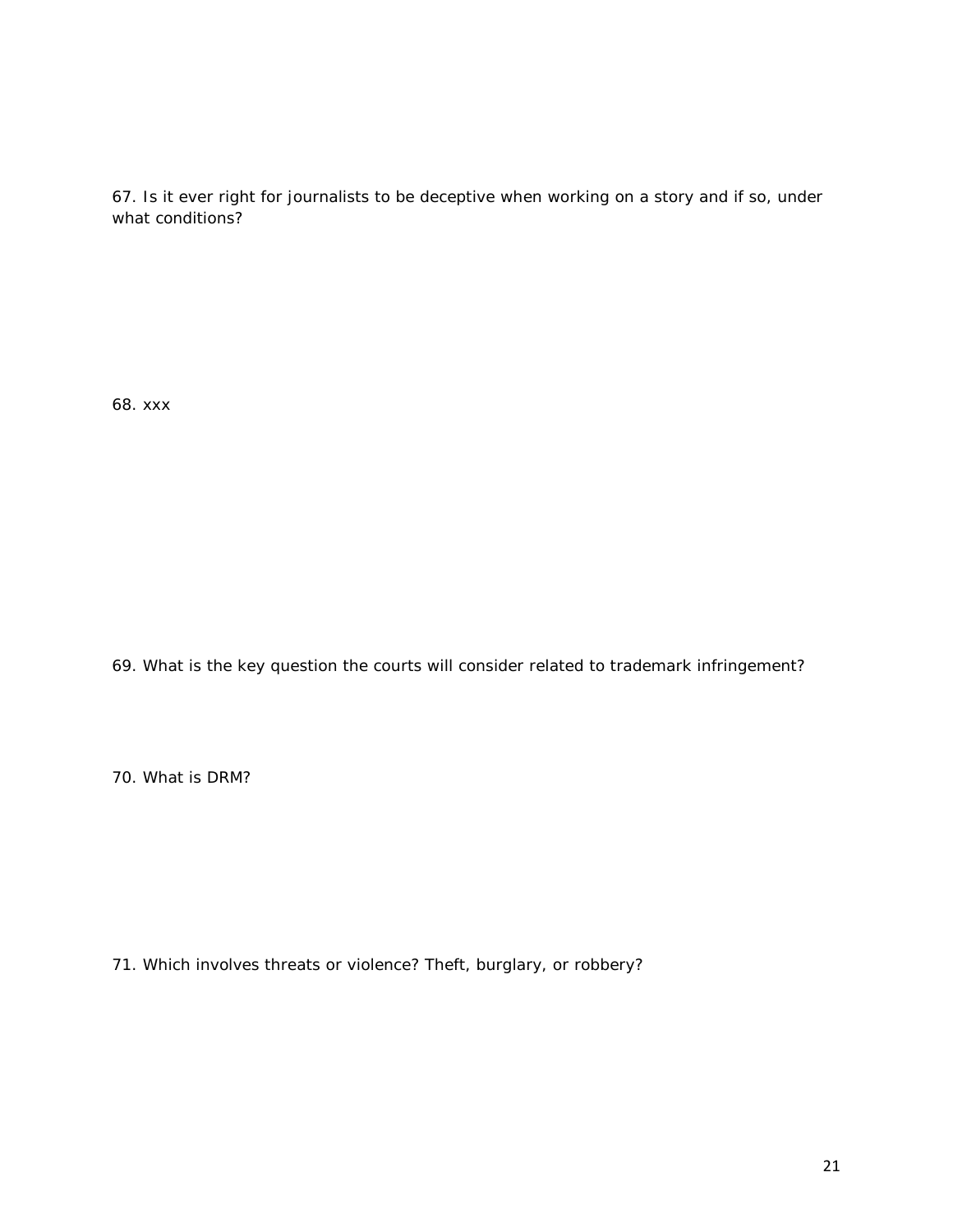72. Why would many news organizations have a problem with one of its journalists starting a story with, "Bob Smith was arrested for drunk driving"?

Explain what area of media law each of these three cases impacted and how.

73. FCC v. Pacifica

74. Food Lion, Inc. v. Capital Cities/ABC, Inc.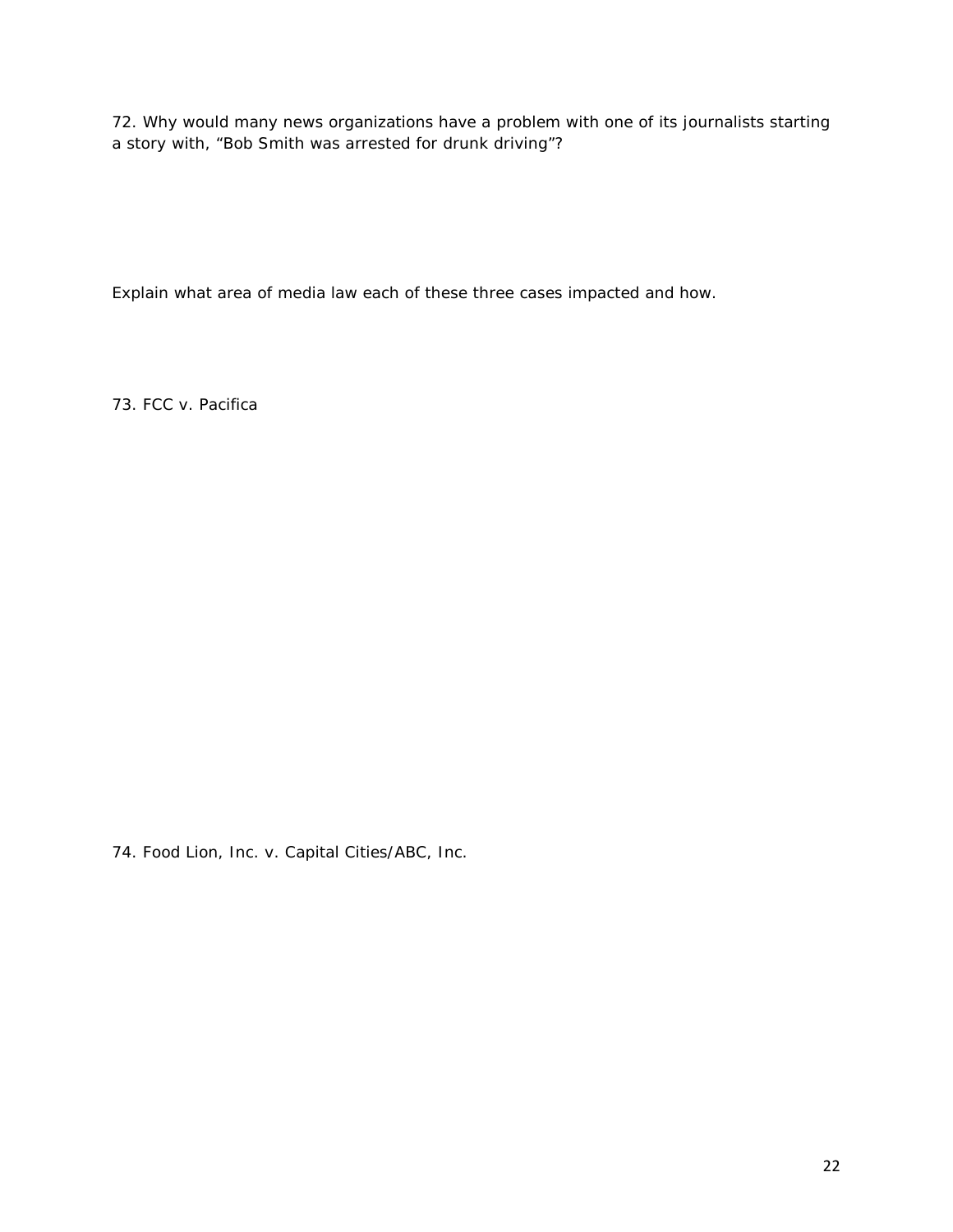75. New York Times v. Sullivan

Aristotle was the first person to systematize the rules of logic. He identified two forms of logical inference:

76. \_\_\_\_\_\_\_\_\_\_\_\_\_\_\_\_\_\_\_\_\_\_\_\_\_

77. \_\_\_\_\_\_\_\_\_\_\_\_\_\_\_\_\_\_\_\_\_\_\_\_\_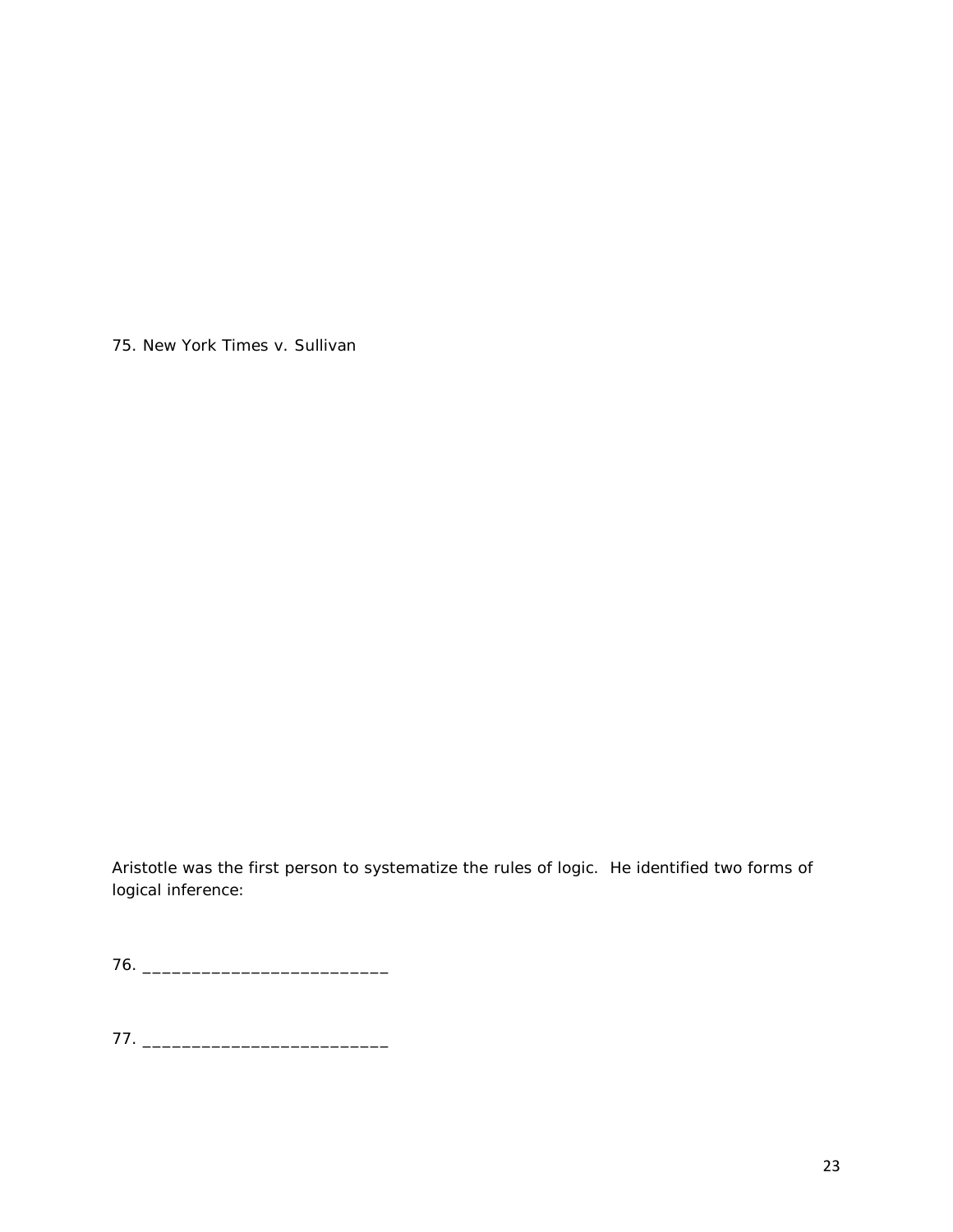78. This type of reason yields probable conclusions. It moves from the particular to the general. An example would be moving from "This swan is white" to a general conclusion like "All swans are white." One of the characteristics of such inductive arguments is that you expect that the future will resemble the past. This type of reasoning is called:

79. As with the scientific method, this type of reasoning starts with a conclusion that is tested. It moves from the general, to the specific. An example would be moving from a general conclusion like "All swans are white" to a particular like "this swan is white." This type of reasoning is called:

The Greek philosopher Aristotle came up with three laws of thought. Match the correct law with its name.

- 80. \_\_\_\_\_\_\_\_\_\_\_\_ The principle of contradiction
- 81. \_\_\_\_\_\_\_\_\_\_\_\_\_\_\_\_ The principle of identity
- 82. \_\_\_\_\_\_\_\_\_\_\_\_\_\_\_ The principle of the excluded middle

a. This principle asserts that everything is equal to itself. Ex: "X is equal to X"

b. A statement cannot be true and false at the same time. Ex: "It is raining and it is not raining." Statements of this form can never be true.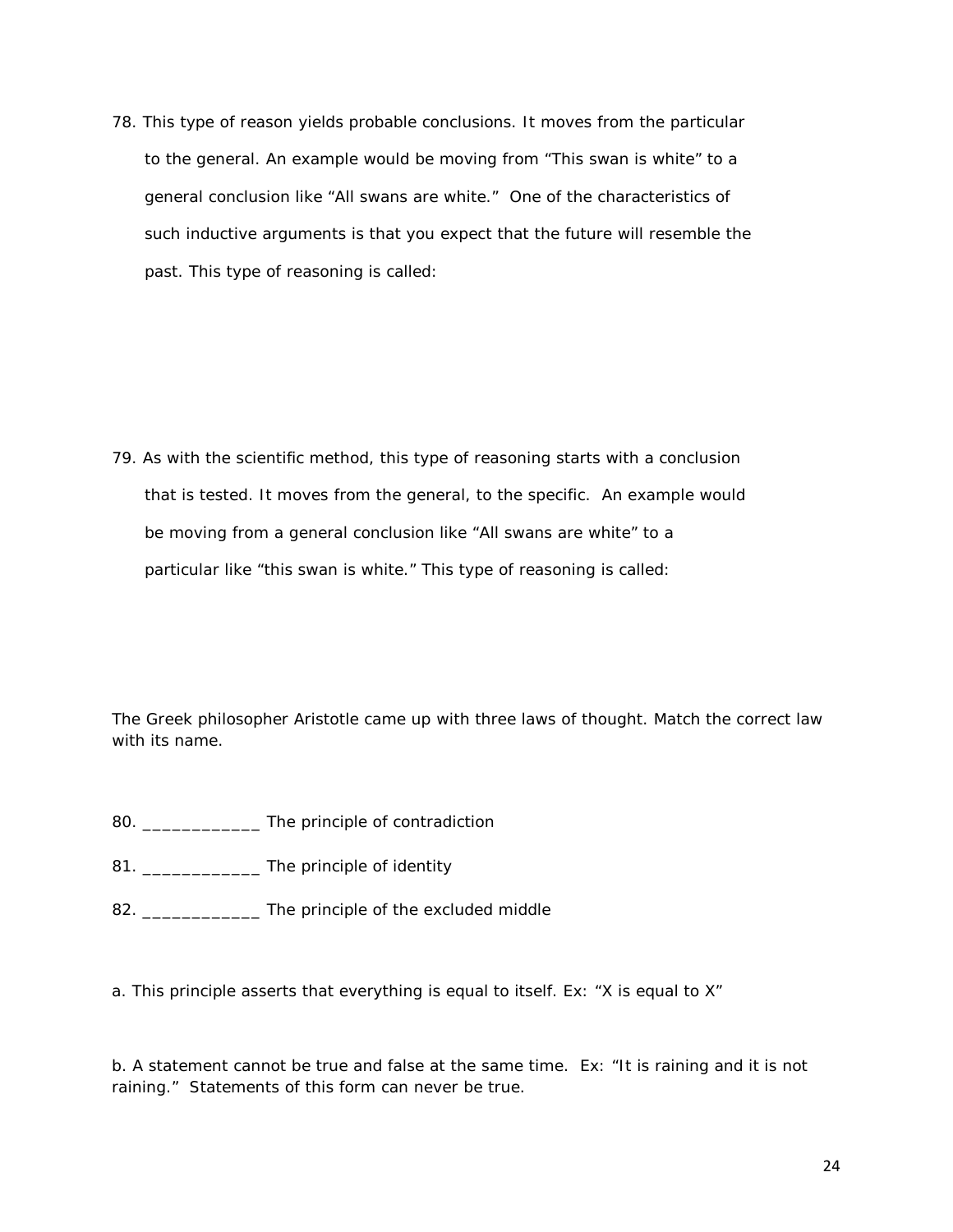c. This law says that a statement must be true or false. Ex: "It is raining or it is not raining." It is either raining or not; there is no third or "middle" possibility.

- T F 83. Cogent reasoning is arguing from premises, supported by evidence to a valid conclusion.
- T F 84. A fallacy is an argument that should persuade a rational person to

accept its conclusion.

85. "Sugar is an essential component of the body, a key material on all sorts of metabolic processes," is an example of this type of fallacy:

- a. Inconsistency
- b. Doubtable Statement
- c. Begging the question (or Circular reasoning)
- d. Ambiguity
- e. False Dilemma

86. "President Obama is a great communicator because he had the knack of talking effectively to the people," is an example of this type of fallacy:

- a. Inconsistency
- b. doubtable Statement
- c. Begging the question (or Circular reasoning)
- d. Ambiguity
- e. False Dilemma

87. "Have you stopped beating your wife?" is an example of this type of fallacy: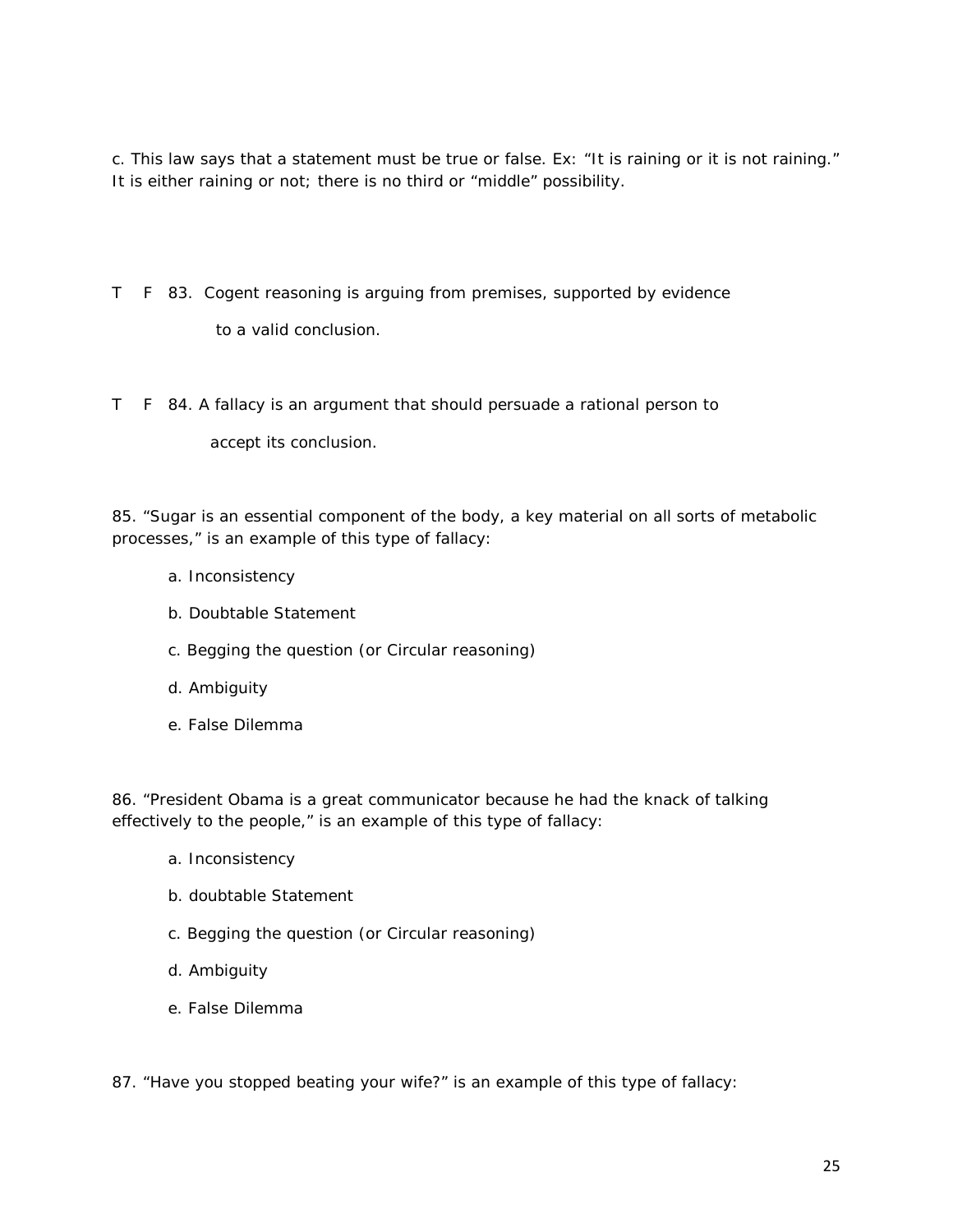- a. Inconsistency
- b. doubtable Statement
- c. Begging the question (or Circular reasoning)
- d. Ambiguity
- e. False Dilemma

88. "She does not deserve reelection; her husband had a gambling addition," is an example of this type of fallacy:

- a. Guilt by Association
- b. Ad Hominem Argument
- c. Fallacy of accidental correlation (or Oversimplification or Post Hoc Fallacy)
- d. Bandwagon Appeal
- e. Non Sequitur

89. "If you don't vote this way, you hate children" is an example of this type of fallacy:

- a. Guilt by Association
- b. Ad Hominem Argument
- c. Fallacy of accidental correlation (or Oversimplification or Post Hoc Fallacy)
- d. Bandwagon Appeal
- e. Non Sequitur

90. "Who cares what that fat loudmouth says about the health care system?" is an example of this type of fallacy:

- a. Guilt by Association
- b. Ad Hominem Argument
- c. Fallacy of accidental correlation (or Oversimplification or Post Hoc Fallacy)
- d. Bandwagon Appeal
- e. Non Sequitur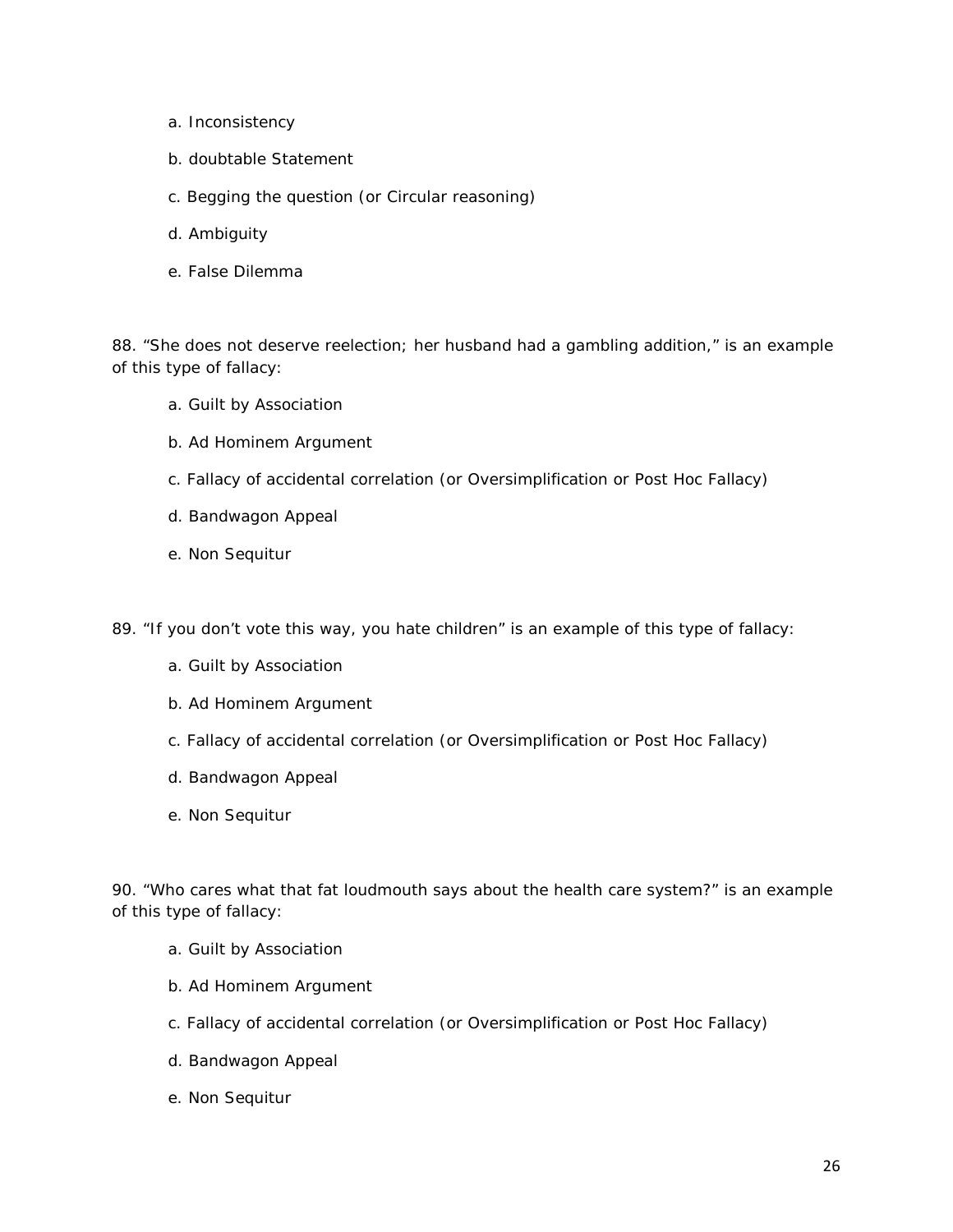91. "This new phone is everyone's must have item. You need one!" is an example of this type of fallacy:

- a. Guilt by Association
- b. Ad Hominem Argument
- c. Fallacy of accidental correlation (or Oversimplification or Post Hoc Fallacy)
- d. Bandwagon Appeal
- e. Non Sequitur

92. "It turns out that people who get into car wrecks have eaten hamburgers sometime in the week prior to the accident. Therefore, eating hamburgers causes accidents!" is an example of this type of fallacy:

- a. Guilt by Association
- b. Ad Hominem Argument
- c. Fallacy of accidental correlation (or Oversimplification
	- or Post Hoc Fallacy)
- d. Bandwagon Appeal
- e. Non Sequitur

### **Short Essay- 8 points**

The US Constitution mentions only one industry by name as deserving special protection: The press. The first amendment explicitly states that "Congress shall make no law.. abridging the freedom of speech, or of the press."

What is one key challenge facing this freedom? Where do you see potential roadblocks or potholes for the First Amendment right to free speech and the press right now in the U.S.?

## **BONUS ESSAY QUESTION**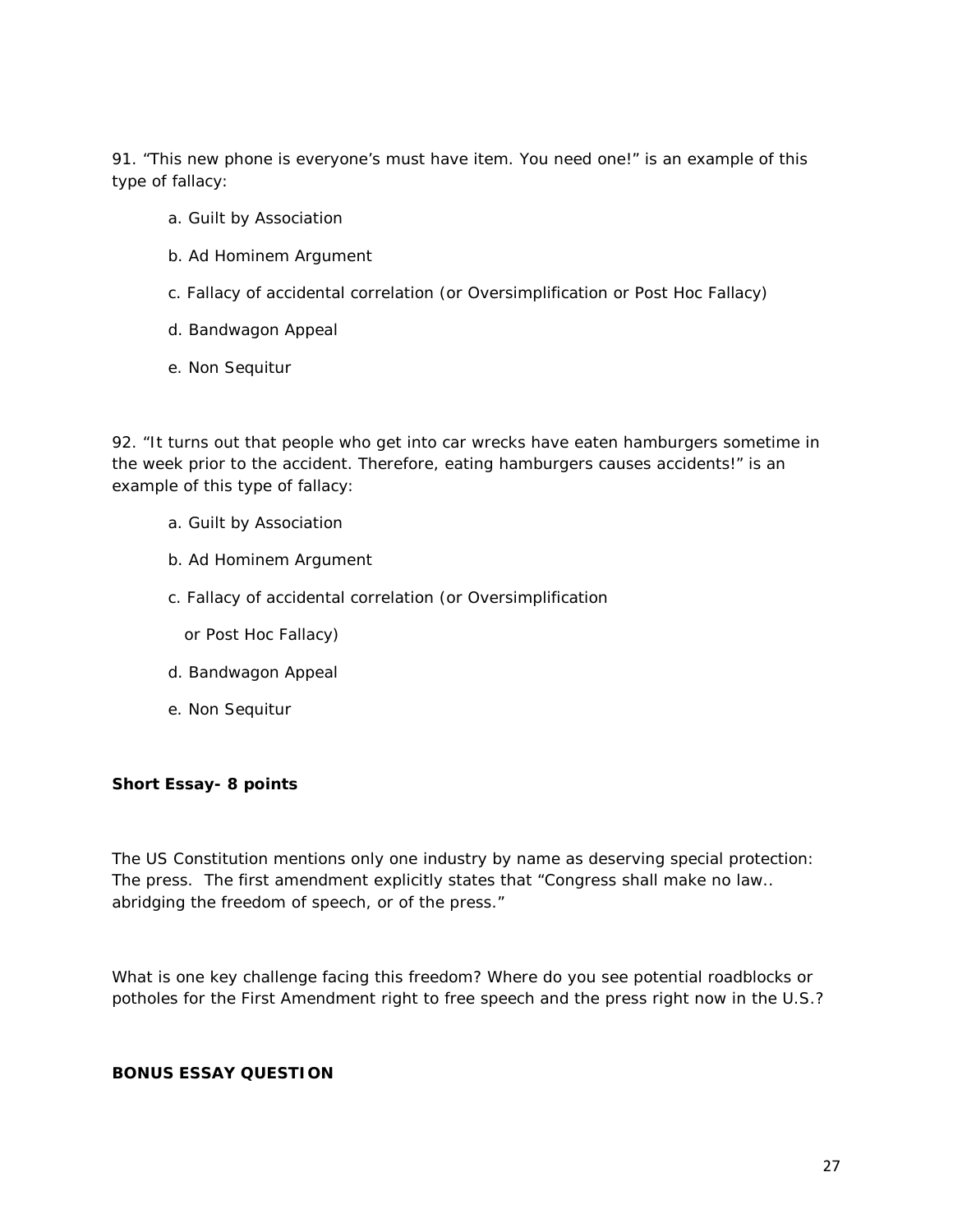The following essay question will only be counted if you are "on the bubble" between two grades. *Write your name below* and your answer on the back of this piece of paper.

\_\_\_\_\_\_\_\_\_\_\_\_\_\_\_\_\_\_\_\_\_\_\_\_\_\_\_\_\_\_\_\_\_\_\_\_\_\_\_\_\_

The US constitution mentions only one industry by name as deserving special protection: The press. The first amendment explicitly states that "Congress shall make no law.. abridging the freedom of speech, or of the press." In the space below and on the back of this paper, formulate an argument about one key challenge facing this freedom. Where do you see potential roadblocks or potholes for the First Amendment right to free speech and the press right now in the US?

## **Appendix 5 - BJ PLO 6 WRI340 (pretest and a posttest results)**

#### **OUT OF 100 POSSIBLE POINTS**

| <b>STUDENT</b> | <b>PRE-TEST</b> | <b>POST-TEST</b> |
|----------------|-----------------|------------------|
| 1              | 80              | 95               |
| $\overline{2}$ | 77              | 80               |
| 3              | 65              | 80               |
| 4              | 80              | 85               |